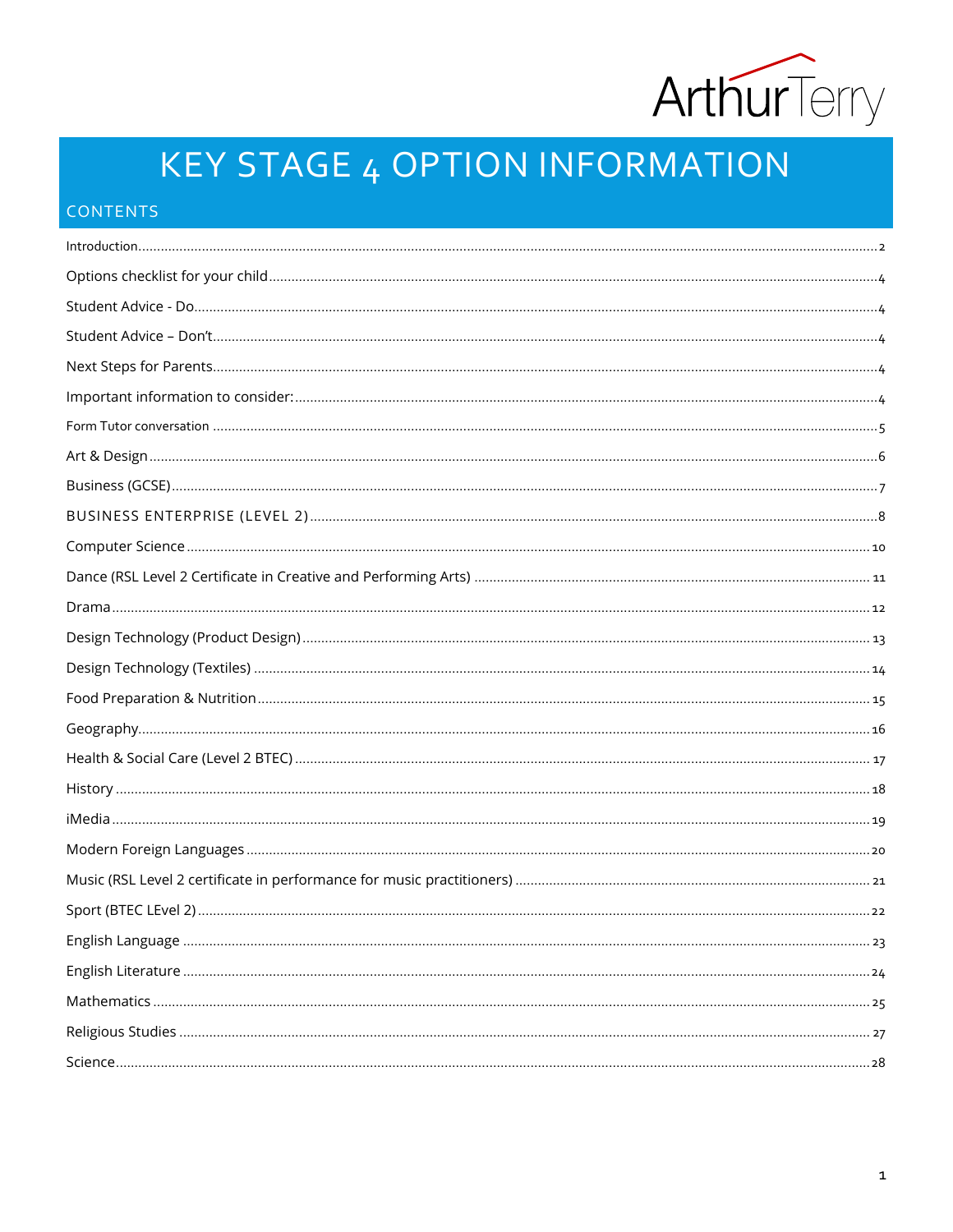

# <span id="page-1-0"></span>INTRODUCTION

Making your options choices is an exciting and important time. You should give great thought and consideration to making your options this booklet is designed to help you through this process. This booklet contains all of the information you will need when making your Option choices.

Option choices should be made in discussion with your parents and your teachers. Below is the key dates for your consideration:

| Thursday 3rd March              | Parents Evening to discuss progress in subjects this academic year.                                                                                                                                                                                                       |
|---------------------------------|---------------------------------------------------------------------------------------------------------------------------------------------------------------------------------------------------------------------------------------------------------------------------|
| W/B 14 <sup>th</sup> March      | Options launch in tutor time outlining process                                                                                                                                                                                                                            |
| Monday 21 <sup>st</sup> March   | Launch of Options Homepage. The homepage will include the options booklet<br>with all the relevant information regarding the subjects. In addition to this there<br>will be videos from some subject areas for parents and students to watch at a<br>time that suits you. |
| Wednesday 23rd of March         | PSHCE lesson dedicated to careers and option choices. This will be followed by<br>tutor conversations with tutees about the potential choices.                                                                                                                            |
| Friday 25 <sup>th</sup> March   | Release date of the options form. This will be an electronic form emailed directly<br>to the students.                                                                                                                                                                    |
| Wednesday 6 <sup>th</sup> April | Deadline for submission of the options form.                                                                                                                                                                                                                              |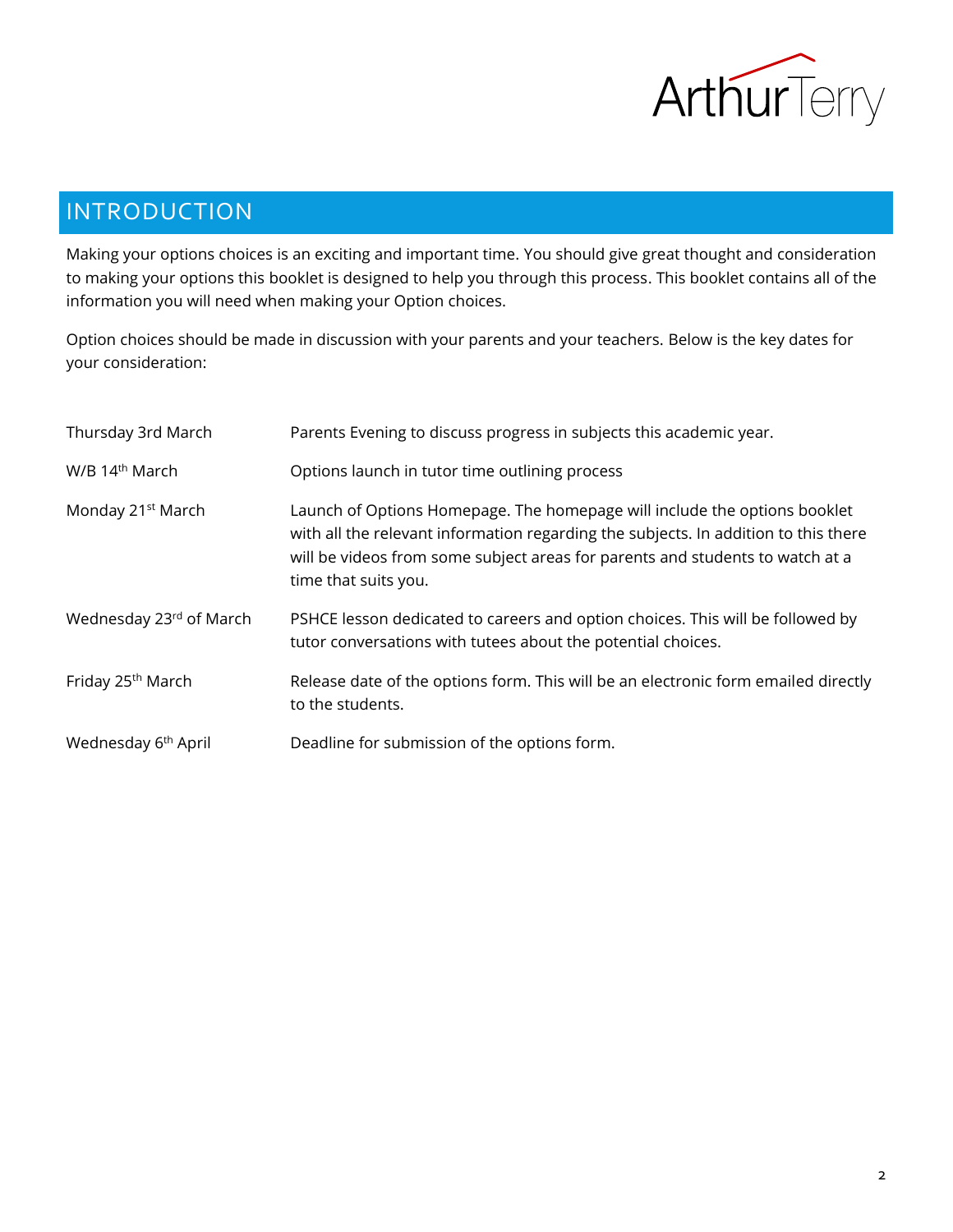

**Core Curriculum -** Most students will study a core compulsory curriculum with exams at the end of Year 11:

- English Language and English Literature
- Mathematics
- Science
- Religious Studies
- Geography **or** History
- French **or** Spanish (based on the subject you have studied at KS3)

Students will also study the following compulsory subjects that do not have an examination

- Physical Education
- PSHCE (Personal, Social, Health, and Citizenship Education)

## **Options Curriculum**

The number of options available to you will depend on your chosen Science Pathway.

The **trilogy science pathway** is worth 2 GCSEs and students will be able to choose 2 further option subjects from the list below.

The **separate science pathway** is worth 3 GCSEs and students will be able to choose 1 further option subjects from the list below.

You should discuss your science pathway with your science teacher. We recommend that electing for the separate science pathway is based on high performance in Science during Year 7,8 and 9 and a desire for a science based career.

## **Options Subjects**

- Art and Design
- Business (GCSE) (Cannot be chosen with Business Enterprise)
- Business Enterprise (Level 2 BTEC) (Cannot be chosen with Business GCSE)
- Computer Science
- Dance RSL (Cannot be taken with Drama RSL)
- Drama RSL (Cannot be taken with Dance RSL)
- Design Technology (Product Design) (Cannot be chosen with Textiles)
- Design Technology (Textiles) (Cannot be chosen with Product Design)
- Food Preparation and Nutrition
- French\*
- Geography
- Health and Social Care (BTEC)
- History
- iMedia (Level 2 Cambridge National)
- Music (RSL)
- Spanish\*
- Sport (Level 2 BTEC)

\*Some students may qualify to study two languages if they have completed additional extra-curricular study or are native speakers. Please speak to Miss Franklin in the first instance if this is something you wish to pursue and meet these requirements.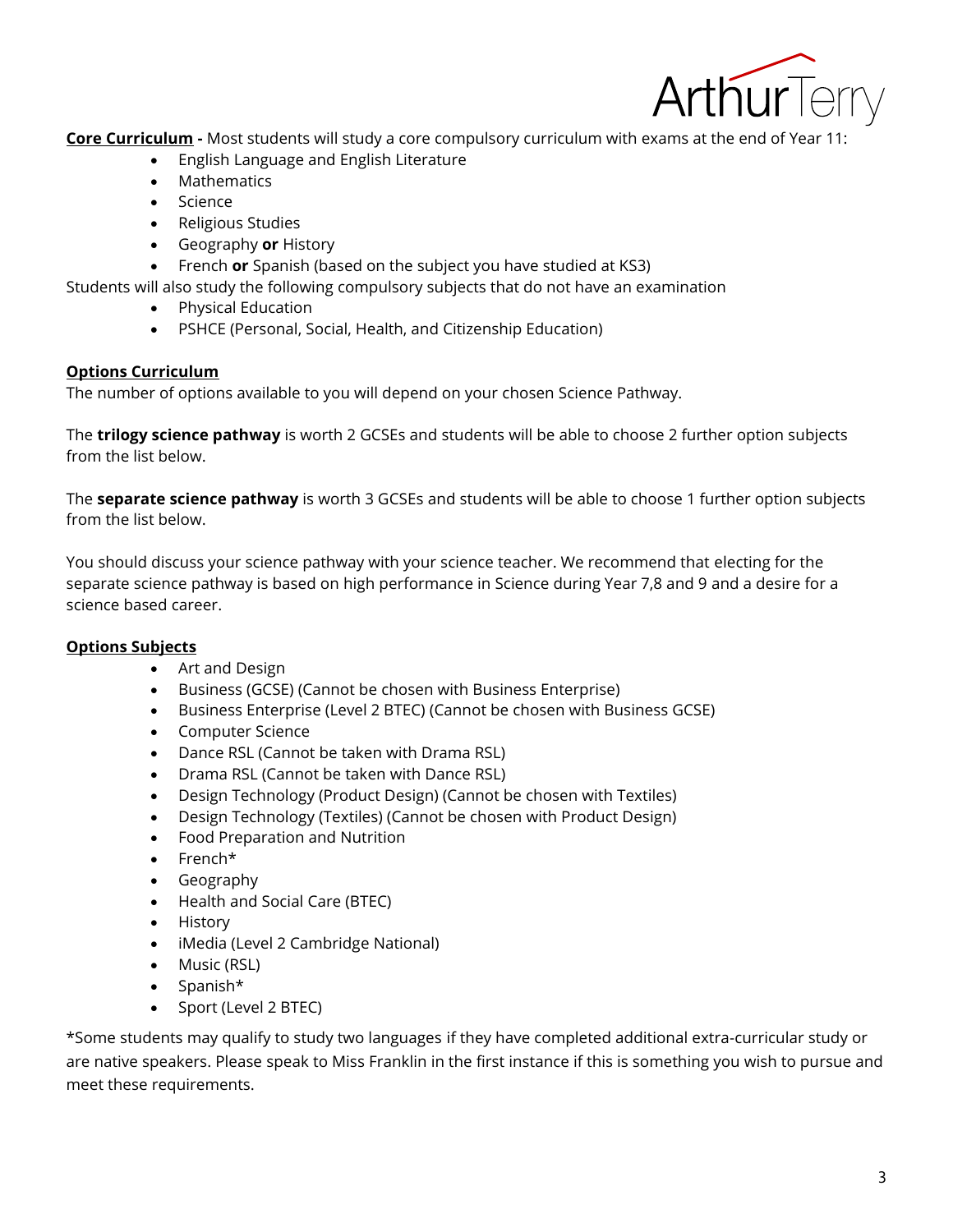

## <span id="page-3-0"></span>OPTIONS CHECKLIST FOR YOUR CHILD

## <span id="page-3-1"></span>STUDENT ADVICE - DO

- Consider whether your choices are flexible for a variety of routes post 16.
- Think about progression into the Sixth Form where a range of A level and vocational courses are available.
- Think about why you like or dislike subjects.
- Think about which subjects you enjoy and why and find out about the new subjects on offer.

#### <span id="page-3-2"></span>STUDENT ADVICE – DON'T

- Choose a subject just because you like the teacher. You may not have them next year.
- Choose a subject because you think it is easy. All exam subjects will be demanding.
- Choose a subject because your friend is doing it. You may have different career plans and may end up in different groups.

## <span id="page-3-3"></span>NEXT STEPS FOR PARENTS

- Read the detailed information on the Year 9 Options homepage on the 21st of March. Watch the subject videos, even if you son/daughter says they are not interested in the subject, as it may inform their choices.
- Read the report which was published in December via Go4Schools to help with the choices.
- Complete the Options choice form with your child by **Wednesday 6th April.**

## <span id="page-3-4"></span>IMPORTANT INFORMATION TO CONSIDER:

- **The reserve subject may be used in the event that we are unable to offer your chosen combination of subjects.**
- We cannot guarantee that you will get exactly what you ask for.
- This will depend on the demand for each subject and staffing limits.
- The final decision on options sits with the school although we will always seek to act in consultation with students and parents.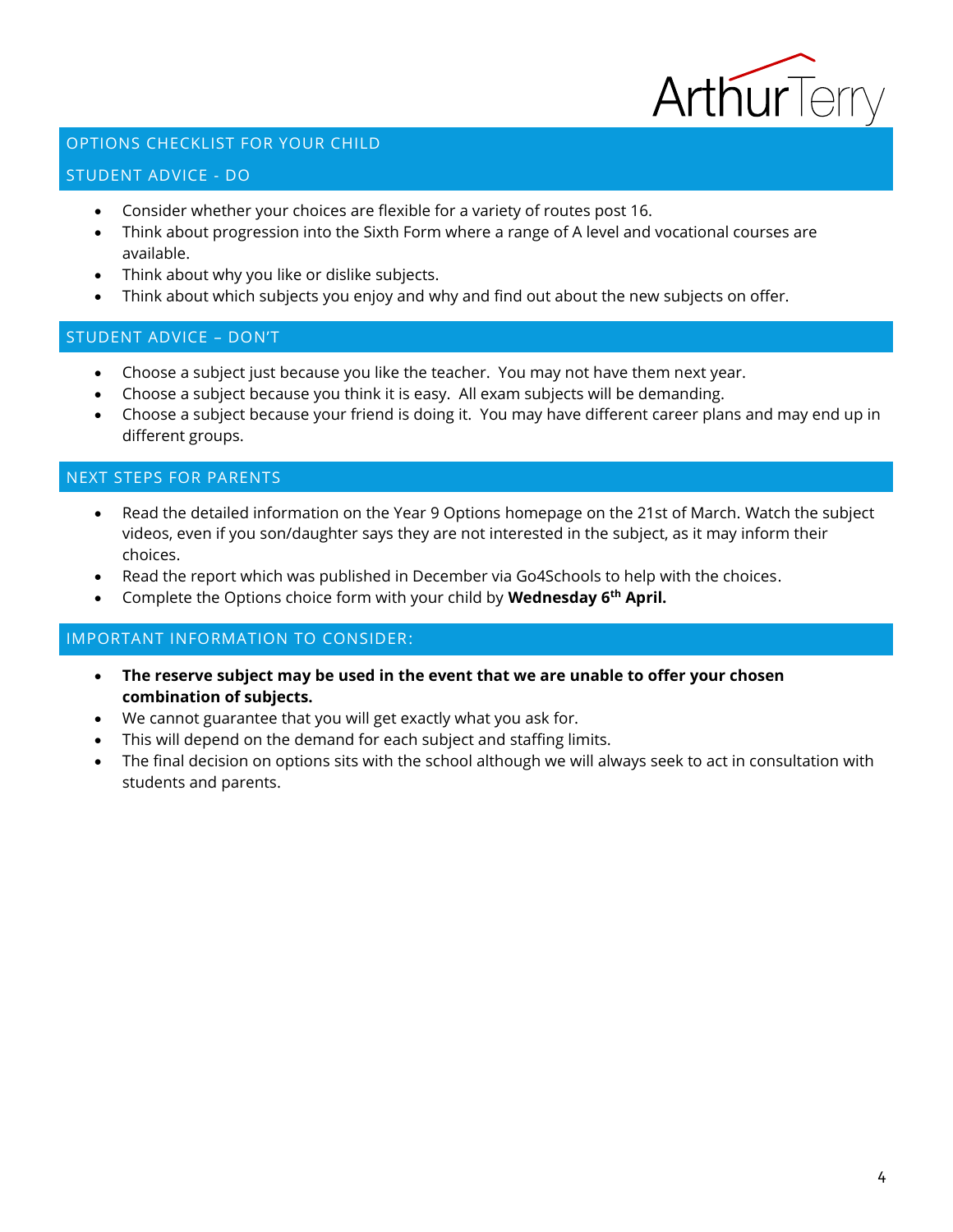

## <span id="page-4-0"></span>FORM TUTOR CONVERSATION

| <b>Name</b> | Tutor<br><b>OUD</b><br>- | Date |  |
|-------------|--------------------------|------|--|
|             |                          |      |  |

## **Preparation**

Picking the right subjects for you is important. To ensure that you are fully informed in your decisions have you:

| Read your option booklet (also available on-line) |  |
|---------------------------------------------------|--|
| Spoken to students who have taken those subjects? |  |
| Spoken to teachers of those subjects?             |  |
| Discussed with parents                            |  |

## **Points to consider when making your choices:**

- What are you thinking and planning to do post 16 (after your GCSE's)? Will this influence the subjects that you should/could be taking at GCSE?
- Have you made sure that you fully understand the subject and the topics/units you will be studying within it, to make sure that it's right for you?
- Do not make choices based on the hope that you will be taught by a specific teacher, as this is not a guarantee
- Choosing a subject because all your friends are doing it may lead to disappointment, as being in the same class cannot be guaranteed or requested
- Once you have decided and have made the final submission of your option choice, changes are unlikely, so pick carefully to avoid disappointment (**this includes your reserve subject choice**)

\_\_\_\_\_\_\_\_\_\_\_\_\_\_\_\_\_\_\_\_\_\_\_\_\_\_\_\_\_\_\_\_\_\_\_\_\_\_\_\_\_\_\_\_\_\_\_\_\_\_\_\_\_\_\_\_\_\_\_\_\_\_\_\_\_\_\_\_\_\_\_\_\_\_\_\_\_\_\_\_\_\_\_\_\_\_\_\_\_\_\_\_\_\_\_\_\_\_\_\_\_\_\_\_\_\_\_\_\_\_\_\_\_\_\_\_\_ \_\_\_\_\_\_\_\_\_\_\_\_\_\_\_\_\_\_\_\_\_\_\_\_\_\_\_\_\_\_\_\_\_\_\_\_\_\_\_\_\_\_\_\_\_\_\_\_\_\_\_\_\_\_\_\_\_\_\_\_\_\_\_\_\_\_\_\_\_\_\_\_\_\_\_\_\_\_\_\_\_\_\_\_\_\_\_\_\_\_\_\_\_\_\_\_\_\_\_\_\_\_\_\_\_\_\_\_\_\_\_\_\_\_\_\_\_

\_\_\_\_\_\_\_\_\_\_\_\_\_\_\_\_\_\_\_\_\_\_\_\_\_\_\_\_\_\_\_\_\_\_\_\_\_\_\_\_\_\_\_\_\_\_\_\_\_\_\_\_\_\_\_\_\_\_\_\_\_\_\_\_\_\_\_\_\_\_\_\_\_\_\_\_\_\_\_\_\_\_\_\_\_\_\_\_\_\_\_\_\_\_\_\_\_\_\_\_\_\_\_\_\_\_\_\_\_\_\_\_\_\_\_\_\_ \_\_\_\_\_\_\_\_\_\_\_\_\_\_\_\_\_\_\_\_\_\_\_\_\_\_\_\_\_\_\_\_\_\_\_\_\_\_\_\_\_\_\_\_\_\_\_\_\_\_\_\_\_\_\_\_\_\_\_\_\_\_\_\_\_\_\_\_\_\_\_\_\_\_\_\_\_\_\_\_\_\_\_\_\_\_\_\_\_\_\_\_\_\_\_\_\_\_\_\_\_\_\_\_\_\_\_\_\_\_\_\_\_\_\_\_\_

\_\_\_\_\_\_\_\_\_\_\_\_\_\_\_\_\_\_\_\_\_\_\_\_\_\_\_\_\_\_\_\_\_\_\_\_\_\_\_\_\_\_\_\_\_\_\_\_\_\_\_\_\_\_\_\_\_\_\_\_\_\_\_\_\_\_\_\_\_\_\_\_\_\_\_\_\_\_\_\_\_\_\_\_\_\_\_\_\_\_\_\_\_\_\_\_\_\_\_\_\_\_\_\_\_\_\_\_\_\_\_\_\_\_\_\_\_

\_\_\_\_\_\_\_\_\_\_\_\_\_\_\_\_\_\_\_\_\_\_\_\_\_\_\_\_\_\_\_\_\_\_\_\_\_\_\_\_\_\_\_\_\_\_\_\_\_\_\_\_\_\_\_\_\_\_\_\_\_\_\_\_\_\_\_\_\_\_\_\_\_\_\_\_\_\_\_\_\_\_\_\_\_\_\_\_\_\_\_\_\_\_\_\_\_\_\_\_\_\_\_\_\_\_\_\_

## What have you done to find out about subjects that interest you?

\_\_\_\_\_\_\_\_\_\_\_\_\_\_\_\_\_\_\_\_\_\_\_\_\_\_\_\_\_\_\_\_\_\_\_\_\_\_\_\_\_\_\_\_\_\_\_\_\_\_\_\_\_\_\_\_\_\_\_\_\_\_\_\_\_\_

\_\_\_\_\_\_\_\_\_\_\_\_\_\_\_\_\_\_\_\_\_\_\_\_\_\_\_\_\_\_\_\_\_\_\_\_\_\_\_\_\_\_\_\_\_\_\_\_\_\_\_\_\_\_\_\_\_\_\_\_\_\_\_\_\_\_

Do you have any plans for when you leave school, or a career path in mind?

\_\_\_\_\_\_\_\_\_\_\_\_\_\_\_\_\_\_\_\_\_\_\_\_\_\_\_\_\_\_\_\_\_\_\_\_\_\_\_\_\_\_\_\_\_\_\_\_\_\_\_\_\_\_\_\_\_\_\_\_\_\_\_\_\_\_\_\_\_\_\_\_\_\_\_-

Do you know recommended subjects for those choices?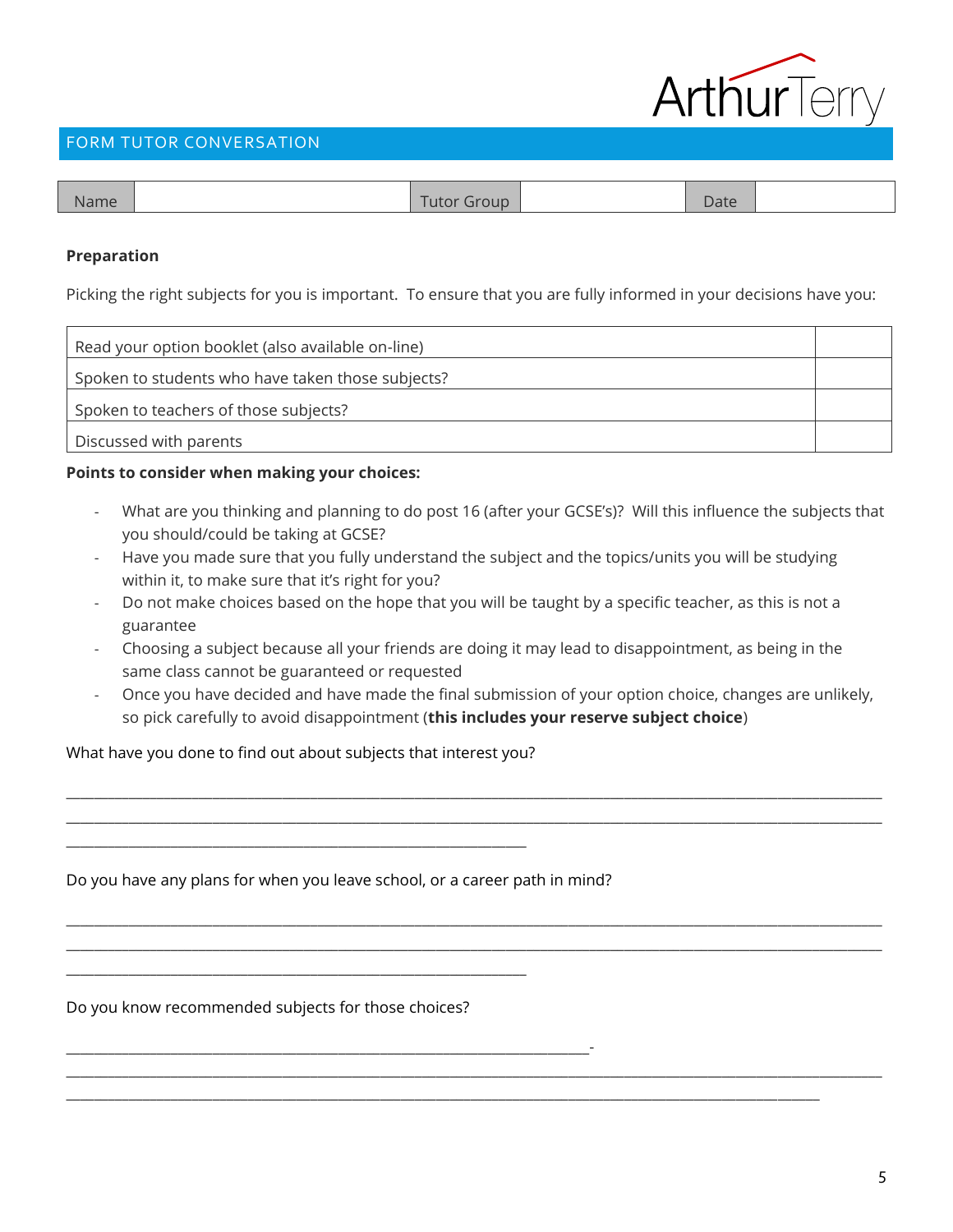

## <span id="page-5-0"></span>ART & DESIGN

Interest, determination and commitment to the subject are the most important qualities needed to study Art at GCSE. To succeed with the course, students must have been positive about their artwork and shown enthusiasm and ability during Key Stage 3. It is not an easy option, but you do not have to be another Leonardo Da Vinci to achieve success.

The new AQA course is split into two coursework units plus one examination unit. The coursework units each consist of 45 guided learning hours (lesson time) and with this time constraint students must work with a real sense of purpose in every lesson. Additional work may also be produced by students in their own time.

Students will experiment with a variety of media, some of which they may not have handled before.

As well as the traditional media of drawing and painting students may explore a range of printmaking techniques, ceramics, 3D wire or card construction, textiles, graphics and mixed media. They will be shown how to manipulate ideas in new and innovative ways. Students will also be introduced to the work of a range of artists, designers and craftspeople.

Towards the end of Year 11, students are entered for the GCSE examination unit. The completion of detailed preparatory work forms the majority of the marks and leads to the 10 hour exam, usually spread over three days.

The coursework portfolio will count for 60% of the final grade and the exam for 40%.

The course is designed to allow students to use their powers of observation in initial drawings and research, and to develop ideas in a personal and individual way. There is also a critical and contextual element to the course where students look at and respond to the work of relevant artists and designers.

## **Contact: Mrs. Monteiro, Faculty Leader for Art, Design & Technology**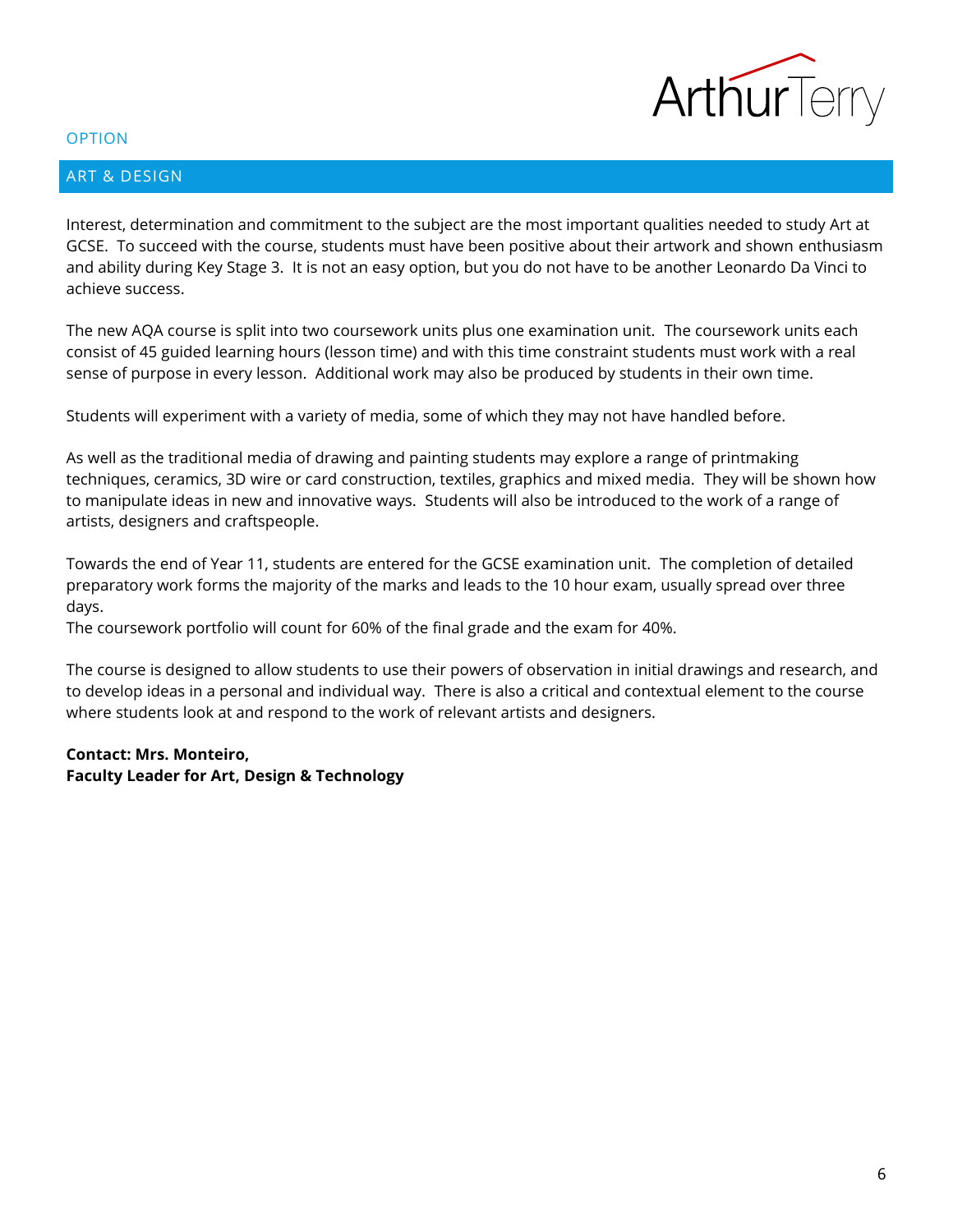

## <span id="page-6-0"></span>BUSINESS (GCSE)

Students study such things as the organisation and structure of businesses, the importance of communication, people at work, government and trade, finance and marketing

In Years 10 and 11, students will study in greater detail the core functional areas of Business. Looking in particular at:

- How and why businesses start
- Marketing & the importance of customers
- Business Operations, including production methods and distribution both locally and internationally
- Human Resources how best to manage and motivate staff
- External influences investigating ways to best deal with competition
- Finance how it is raised, recorded and how the figures are analysed

This content is assessed in two examinations at the end of Year 11 which are worth 62.5% and 37.5% of the overall grade respectively. No part of the course is assessed through a controlled assessment.

The course is suitable for students who wish to find out more about the world of business and those who want to investigate how businesses become successful. The course relies on students taking an interest in what happens in the real world and is meant to be relevant in every way.

Students will gain business knowledge, understanding and skills and begin to understand current events in local, national and global contexts. Students will develop as independent learners and will be encouraged to use an enquiring, critical approach to distinguish facts from opinions, form arguments and make informed judgements. This subject in the future could lead to a career in finance, advertising and managing people. As with most GCSEs however it offers a foundation to build on and will help a student to be more commercially aware when entering the workplace.

*This course cannot be taken with Business Enterprise (Level 2 BTEC)*

**Contact: Mr. Birch Faculty Leader for Business & Computing**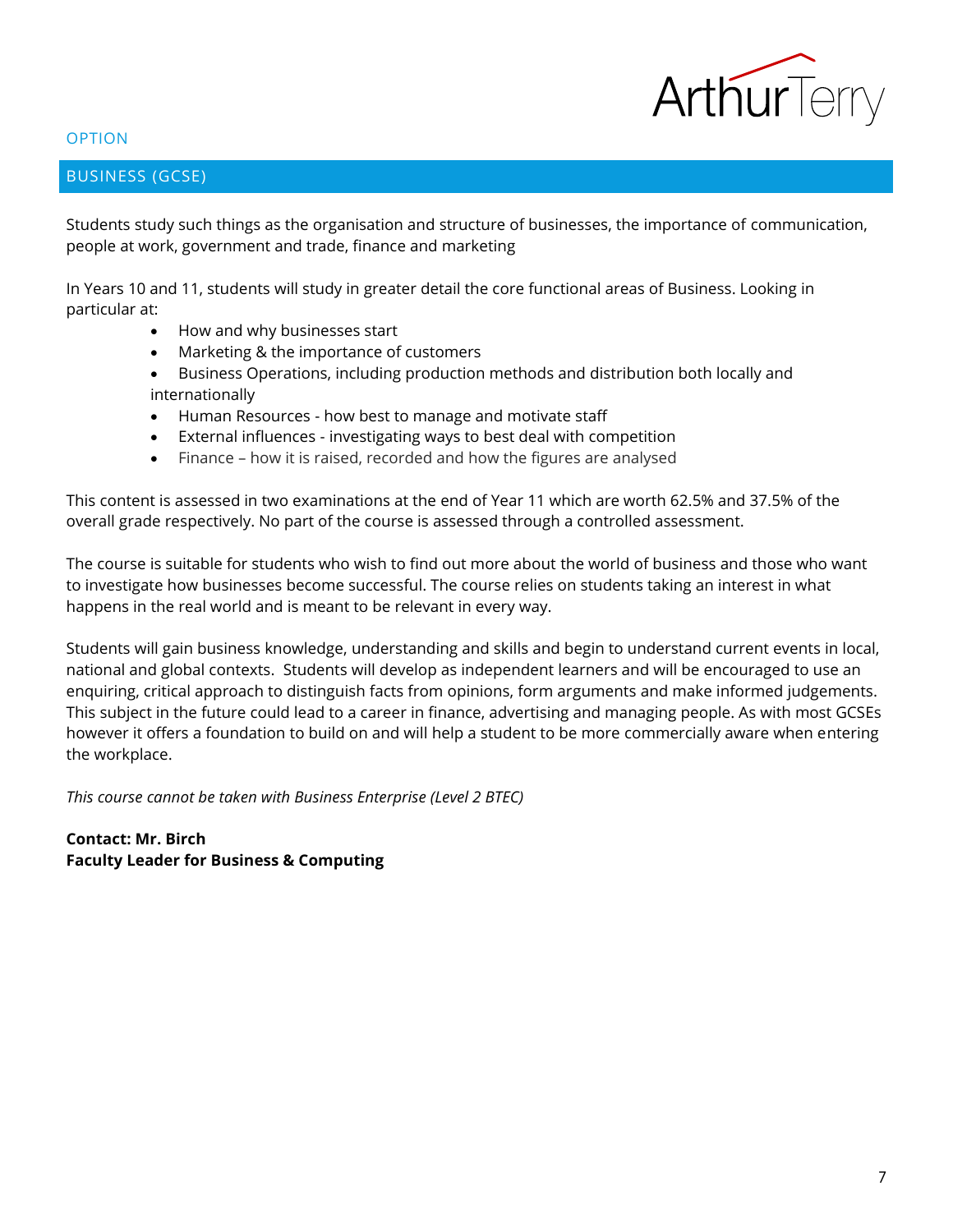

## <span id="page-7-0"></span>BUSINESS ENTERPRISE (LEVEL 2)

The course is ideally suited to students who wish to take on the challenge of a new and relevant subject with the assessments being made primarily through coursework rather than examinations. 75% of the final grade will be coursework based; the remaining 25% will be in the form of an examination. To be successful on the course you must pass the external assessment.

The course will provide opportunities for learners to develop a range of skills and techniques, personal qualities and attitudes essential for successful performance in working life. This BTEC course is an opportunity to take a subject where the assessment is mainly coursework based. All students will study 4 units. These are expected to be:

## 1. Enterprise in the Business World (coursework)

This unit introduces you to the language and terminology used in business. It explores what businesses do, trends that affect them, how they operate and the factors that influence their success.

## 2. Finance for Business (exam)

In this unit, you will explore the types of costs that businesses incur, from the initial start-up costs involved in setting up a business to the ongoing daily costs of running the business. You will then explore the ways in which the sale of products and services generates revenue, so that you can develop your understanding of profit. Next, you will examine how businesses plan for success and learn about the techniques used to assist the planning process.

## 3. Promoting a Brand (coursework)

A successful business promotes itself to customers through its brand and image. In this unit, you will find out what it takes to build a brand and what a business has to consider when planning brand development. You will investigate the importance of branding to a business, the types of branding that are available and why businesses need to review and update their brands.

## 4. Principles of Customer Service (coursework)

This unit develops and broadens your understanding of customer service in different businesses. You will develop your knowledge and understanding of customer needs and expectations and be given the opportunity to examine a wide range of different types of internal and external customers.

Students can achieve the grades at Level 2 (Distinction to Pass) or Level 1 (Pass).To be successful on the course, you must be responsible in your approach to coursework, be self-disciplined, be able to research and develop your work from a range of sources and be committed to meeting deadlines. This course differs from GCSE Business in the way that it is assessed. This is something you need to think very carefully about. Much of the basic content is the same although everything done in this course has to be applied to actual businesses being investigated.

## *This course cannot be taken with Business (GCSE)*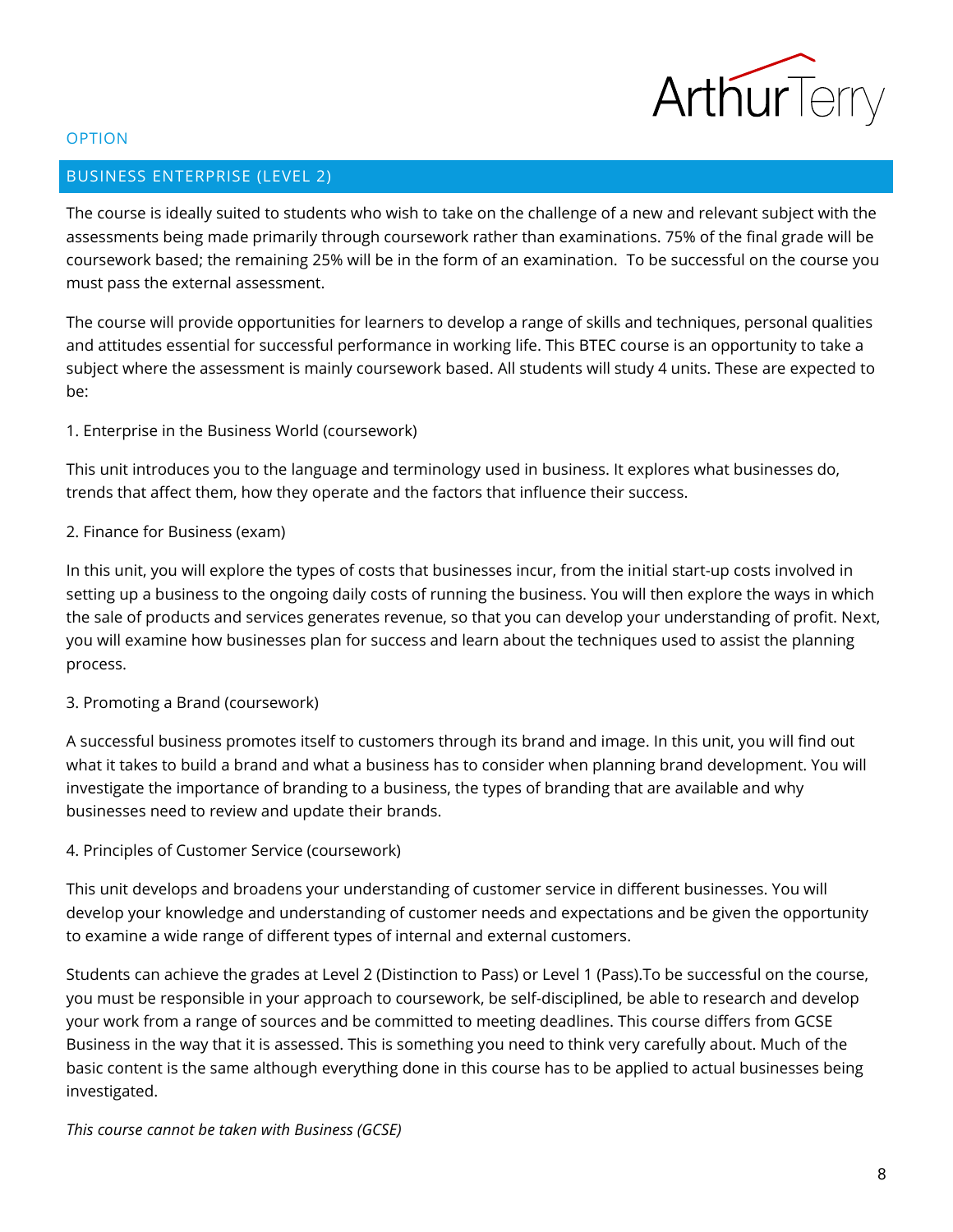

**Contact: Mr. Birch**

**Faculty Leader for Business & Computing**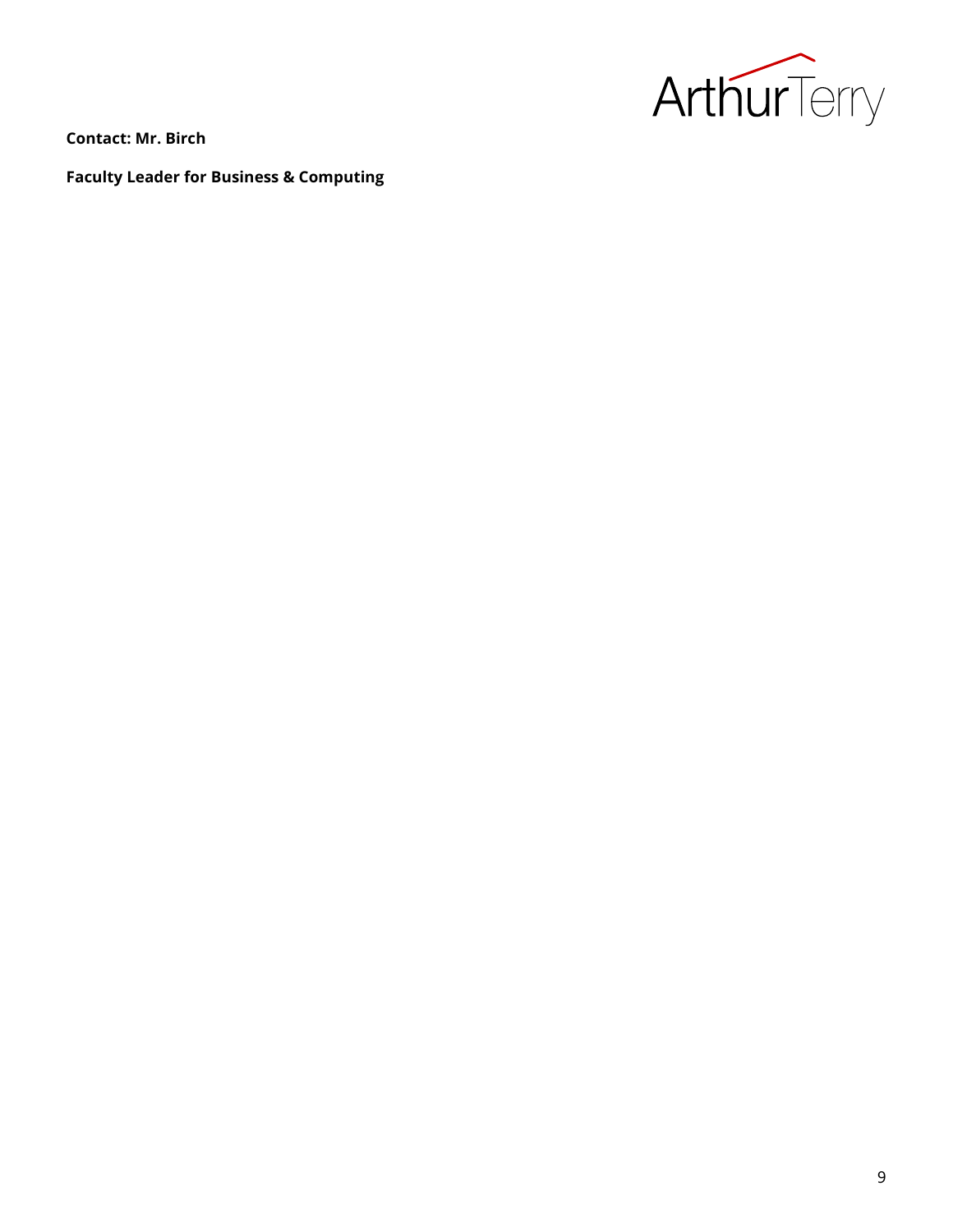

## <span id="page-9-0"></span>COMPUTER SCIENCE

Computer Science can open doors to a number of interesting, challenging and rewarding careers. Technology is firmly embedded within our society and there is great demand for highly skilled, technically able individuals.

We study the EDUQAS Computer Science GCSE syllabus which will provide students with the opportunity to learn exactly how computers work and how to create complex computer applications. This will provide a solid basis for further study of Computing at A Level and beyond.

The course is split into theory and practical components, with a heavy bias towards the theory concepts of programming.

All courses are currently using the following structure for assessment:

- Component 1: Understanding Computer Science Written examination: 1 hour 45 minutes
- Component 2: Computer Programming On-screen examination: 2 hours

Students will learn the fundamentals of computing through Component 1. They investigates hardware, logical operations, communication, data representation and data types, operating systems, principles of programming, software engineering, program construction, security, authentication and data management and the impacts of digital technology on wider society as well as algorithms and programming constructs.

Component 2 investigates problem solving, programming languages, data structures and data types, program design, implementation and testing. Learners are required to produce a programmed solution to a set task which will then be the basis for examination.

Computer Science is a rewarding but specialised option choice which demands dedication and hard work from those who complete it. Students undertaking Computer Science enjoy Mathematics, solving challenging problems and working outside of lesson time on tasks. They have an interest in understanding how things work and are willing to repeatedly experiment whilst not being afraid to make frequent mistakes.

## **Contact: Mr. Tracey, KS4 Lead for Computing**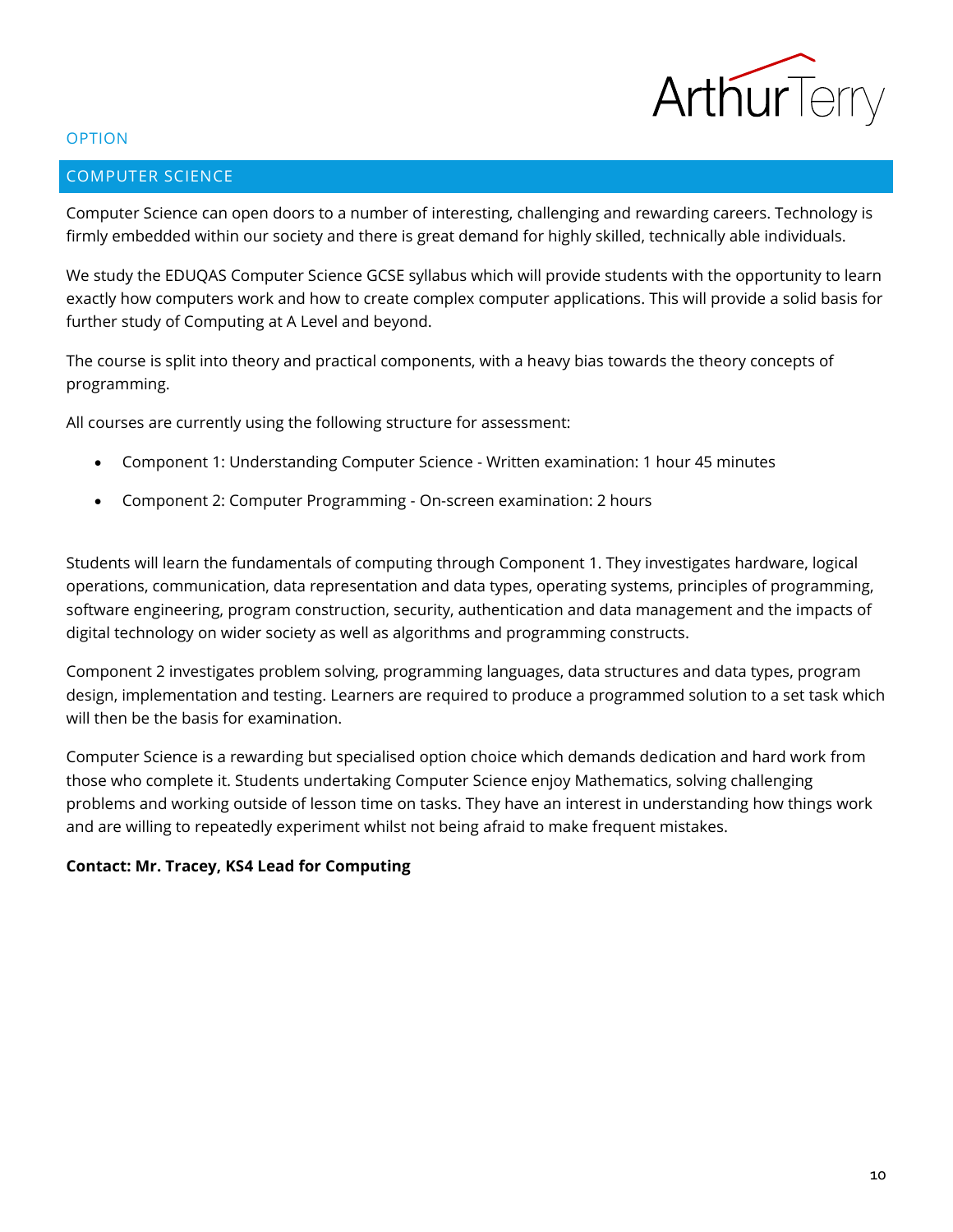

## <span id="page-10-0"></span>DANCE (RSL LEVEL 2 CERTIFICATE IN CREATIVE AND PERFORMING ARTS)

#### **What is a level 2 qualification?**

The RSL Technical Award for Creative and Performing Arts is a level 2 qualification, so carries the same weight as the GCSE. The course is fully approved by Ofqual in recognition of its content and level of assessment. This means that this qualification is equivalent to the GCSE and will be recognised as such by sixth form centres, colleges, apprenticeships and future employers.

#### **Why should I consider this course?**

RSL Technical Award for Creative and Performing Arts in Dance is a really exciting course that will develop students as both performers and choreographers. The course has been designed by industry specialists to be reflective of the way in which professional dancers and choreographers work. It provides opportunity for our students to produce work that they are passionate about, whilst learning about a range of styles and cultures, giving them understanding of how Dance as an art form has developed throughout history. The students are at the centre of this course and has been designed to be adaptable to the strengths and interests of each cohort of students. The course recognises that students have different skills and abilities and provides opportunities for everyone to succeed, if they have a good attitude and work ethic.

## **What is the course structure?**

#### Core Unit

Live Performance Unit. Externally set by the exam board.

Students are provided with a performance brief. They work together to create a 6-10 minute performance that answers the brief. They plan, create, perform and evaluate their work. Supporting written evidence is provided to explain decision making, rehearsal timetables, health and safety and research.

#### Optional Units

Internally assessed, externally moderated. For this unit schools choose from 4 possible options:

- Performance & Technique
- Choreography
- Performance in an Ensemble
- Global Dance Styles

## **How will I be assessed?**

There is no written examination for this course. Each unit has a practical element and a written element. The written work can be presented as prose or as a presentation and describes the process and development of the practical work. The written work and practical work are marked in conjunction with each other and a unit grade is then awarded (Pass, Merit or Distinction)

*This course cannot be taken with Drama RSL.*

*This course is subject to being accredited by OFQUAL. If this course is not accredited, we will select an alternative Dance GCSE course offered by a different exam board.*

## **Contact: Mrs N Jordan, Dance teacher.**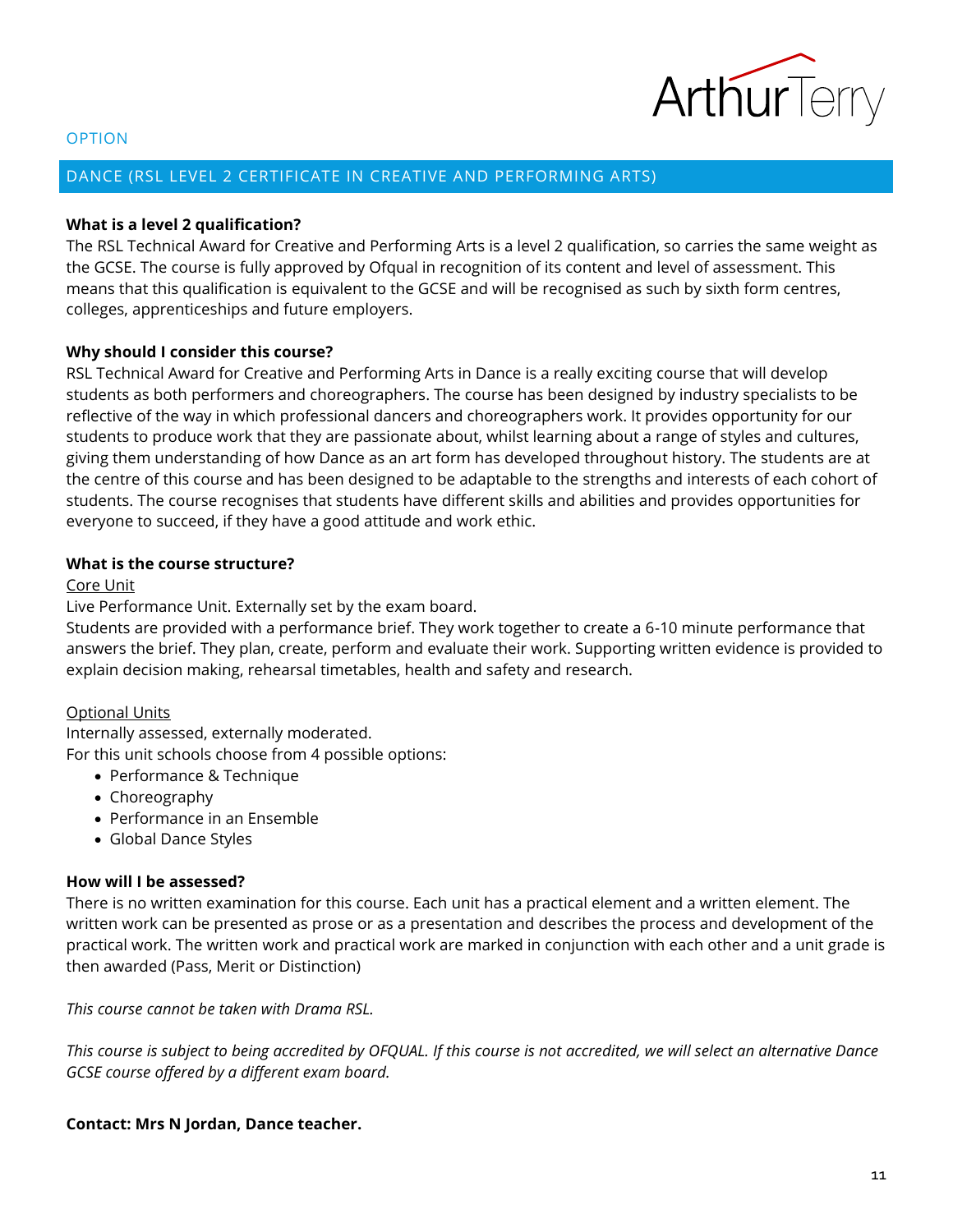

### <span id="page-11-0"></span>DRAMA

Drama is an exciting course that provides the opportunity for students to develop their practical skills and their understanding and appreciation of Drama and Theatre.

## **Devising Drama (30% of total GCSE)**

The aim of this component is to explore a given stimulus item through practical exploration and create a piece of devised drama within a group. Students will individually write a 2000-word portfolio of evidence during the devising process and an evaluation of their final performance. This is internally moderated and sent to the exam board.

## **Presenting and Performing Texts (30% of total GCSE)**

Students will study and explore a performance text and perform 2 extracts from the text to a visiting examiner. Students will complete a written concept pro forma describing the research they have done on the text and their artistic intention for the performance.

**Drama: Performance and Response (40% of total GCSE)** Students will sit a 90 minute written examination in the summer of Year 11. The paper is split into 2 sections; Section A and B. Section A questions are based on a set text students will have studied on the course, but different from their performance text. For Section B students will be required to have seen a live theatre performance and will be required to analyse and evaluate the performance.

## **What Drama Offers?**

Drama also offers development in a wide range of transferable skills that will support all other subjects. Some of these skills include communication, reasoning, teamwork, self-discipline, time management and creativity.

## **Who should take GCSE Drama?**

Anyone who enjoys performing. Anyone who thrives when working with others. Anyone who enjoys a challenge. Anyone who wants to improve skills in communication, self-discipline, teamwork and creativity. Anyone who loves Drama and Theatre.

## **Why study GCSE Drama?**

This subject in the future could lead to a career within the Theatre (including stage management, directing and performing), media and television (journalism, presenting and writing). It doesn't just offer a future within the Performing Arts, Drama can help you develop transferable skills which you can take into any career or job, these might include careers in such fields as education, retail, travel and tourism, sales and marketing or any career that involves meeting people face to face.

## **Considerations**

Students will be expected to rehearse their work outside of lesson time and so will need to be committed to their group.

*This course cannot be taken with Dance RSL. This course is subject to being accredited by OFQUAL. If this course is not accredited we will select an alternative Dance GCSE course offered by a different exam board*

## **Contact: Mrs. R Wadsworth, Subject Leader for Drama**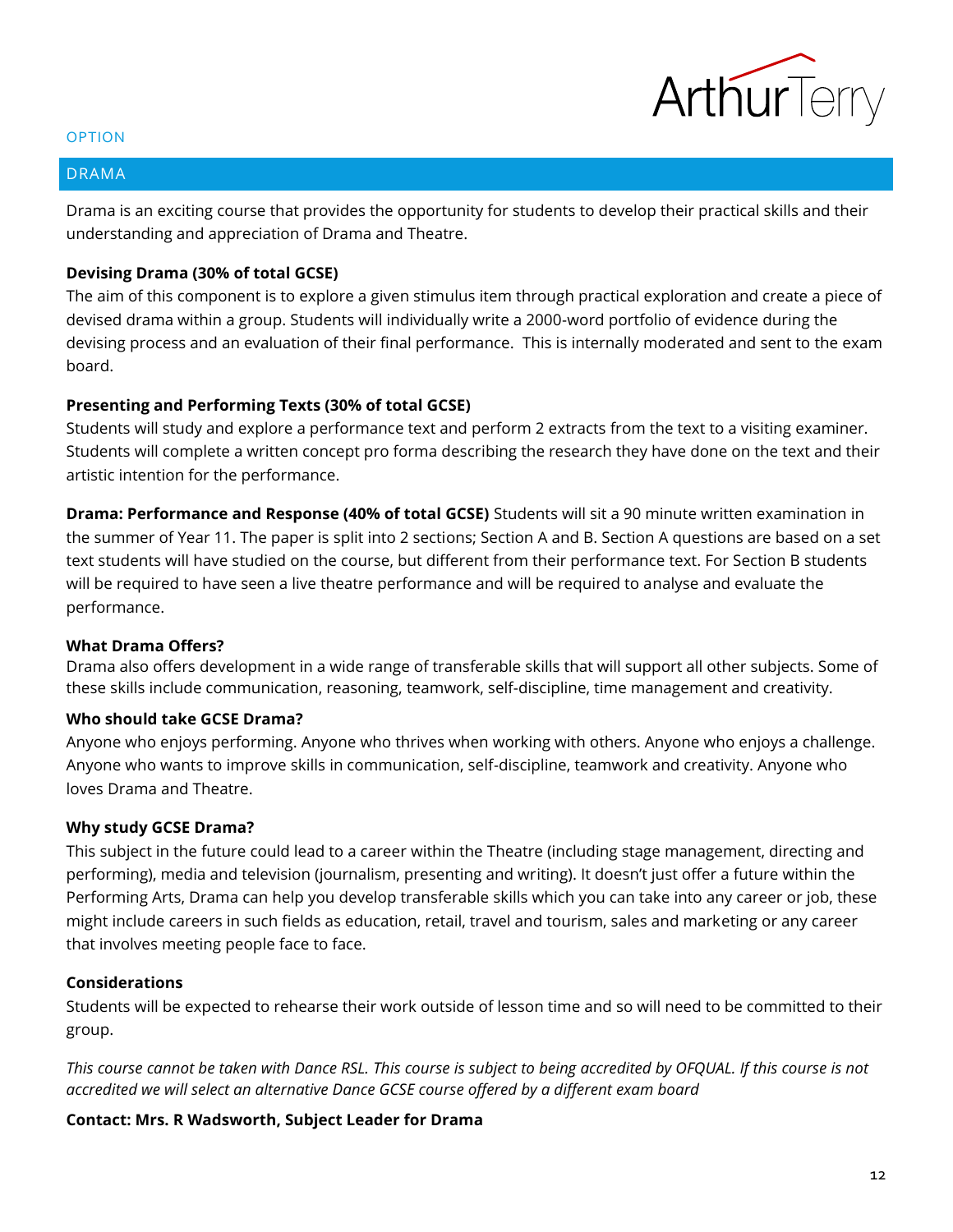

## <span id="page-12-0"></span>DESIGN TECHNOLOGY (PRODUCT DESIGN)

## **What will I study?**

The study of design and technology seeks to prepare students to participate confidently and successfully in an **increasingly technological world**; and be aware of, and learn from, wider influences on design and technology, including historical, social/cultural, environmental and economic factors. In **Design & Technology** you will be expected to create prototypes both physical as well as through CAD to test and develop your ideas and design at least one product by undertaking an iterative design, make and evaluate project based on a set design brief. When completing their project students will apply the **designing and making principles** and their **technical knowledge and understanding (Including understanding of Maths & Science). Some Projects we will study include:**

- Structures and Forces
- Ergonomics & Anthropometrics
- Design and Make (Wood, Metals & Plastics)
- Sketching and Designing including marker rendering
- CAD 2D: Photoshop, Coreldraw
- CAD 3D: Sketchup and Creo engineering modelling software
- CAD/CAM: Laser Cutting & 3D printing
- Designers in History and Design Styles.

## **How will my work be assessed?**

You will be expected to create a range of practical, research and design assessments; all of which you will be assessed upon. Your knowledge and understanding will be assessed as part of written assessments—this element will bear a larger weighting in the reformed GCSE.

## **How will it help me after I leave school?**

If you are looking towards a career in the creative, design, construction and engineering industries then this is the course for you. With this course completed at GCSE, you can easily progress straight onto an A Level in Product Design, engineering and then onto a Degree or Foundation course at college. Careers include product design, graphics, interior design, web design, construction, engineering, fashion, retail, teaching and education. The course is divided into 2 units:

**Unit 1** (50%) is a design exam at the end of the course where you will need to demonstrate your ability to think creatively to solve problems applying your knowledge and understanding of materials and industrial processes.

**Unit 2** (50%) is the controlled assessment (coursework) where you will design and make a product of your choice and its accompanying promotional material.

*This course cannot be taken with Design Technology Textiles.*

## **Contact: Mr. Kinsella, Subject Leader for Design Technology**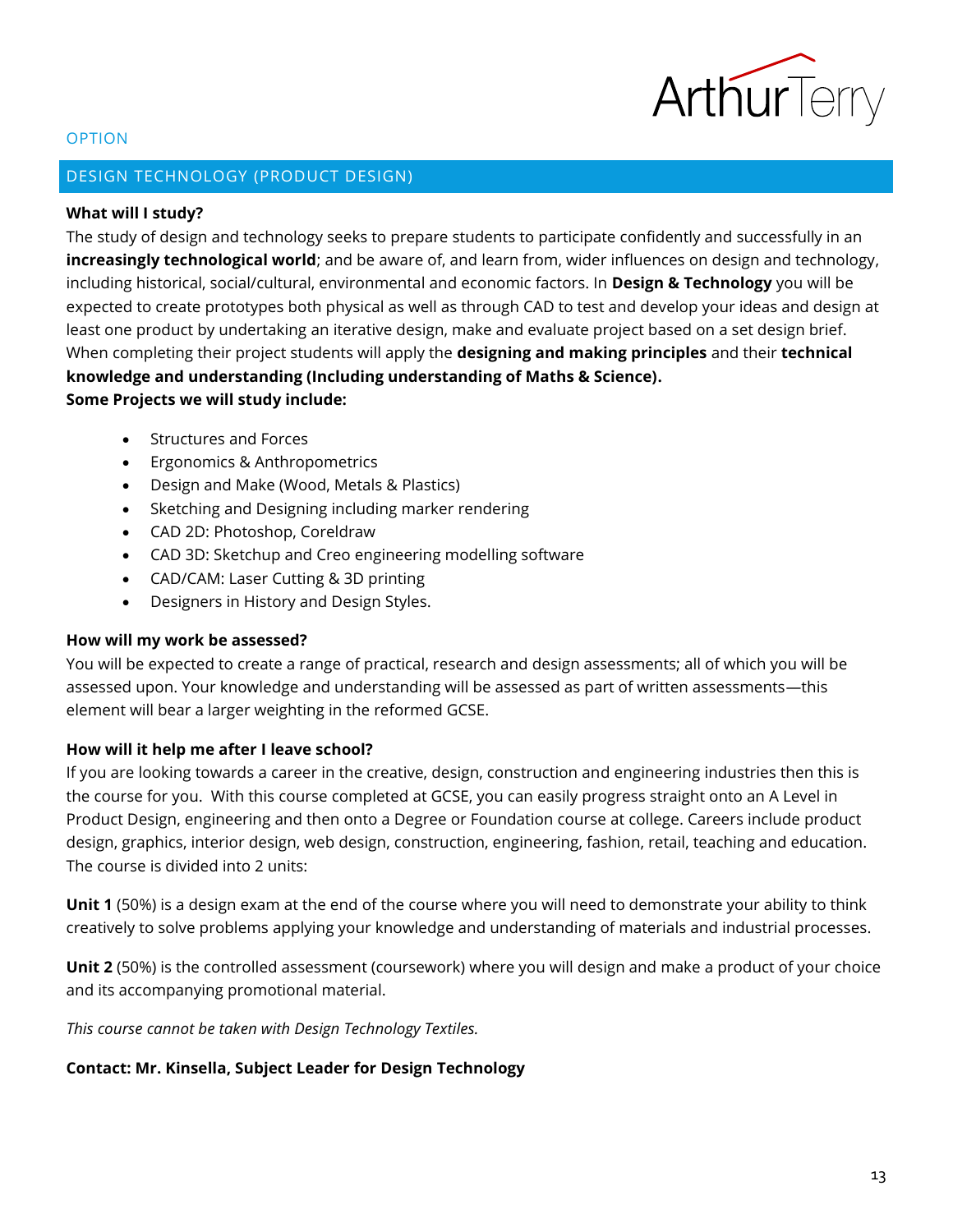

## <span id="page-13-0"></span>DESIGN TECHNOLOGY (TEXTILES)

#### **What will I study?**

The study of design and technology (Textiles) follows the same structure as Design Technology with a marked specialism in Textiles for both the exam and the NEA Design & make assignment. In **Design & Technology** you will be expected to create prototypes both physical as well as through CAD to test and develop your ideas and design at least one product by undertaking an iterative design, make and evaluate project based on a set design brief. When completing their project students will apply the **designing and making principles** and their **technical knowledge and understanding (Including understanding of Maths & Science).** 

#### **How will my work be assessed?**

This is part of the newly reformed GCSE's and as such will be assessed using 9-1 grades. You will be expected to create a range of practical, research and design assessments; all of which you will be assessed upon. Your knowledge and understanding will also be assessed in written assessments.

## **How will the course be structured?**

In year 9 & 10 you will develop a wide range of skills and competencies in both exam theory and the practical textiles specialism. Year 11 will mainly focus on the NEA (UNIT 1) as well as preparation for the exam (UNIT 2). **Unit 1** (50%) is a design exam at the end of the course where you will need to demonstrate your ability to think creatively to solve problems applying your knowledge and understanding of materials and industrial processes. **Unit 2** (50%) is the NEA (coursework) where you will design and make a product of your choice and its accompanying promotional material.

## **How will it help me after I leave school?**

This subject in the future could lead to further education at A Level (Product Design (Textiles)) and various Textiles related degrees. Careers could include working in:

- [Clothing/textile technologist](https://www.prospects.ac.uk/job-profiles/clothing-textile-technologist)
- [Colour technologist](https://www.prospects.ac.uk/job-profiles/colour-technologist)
- [Interior and spatial designer](https://www.prospects.ac.uk/job-profiles/interior-and-spatial-designer)
- [Fashion designer](https://www.prospects.ac.uk/job-profiles/fashion-designer)
- Textile designer

*This course cannot be taken with Design Technology Product Design*

**Contact: Miss. C Smith, Teacher of Product Design (Textiles)**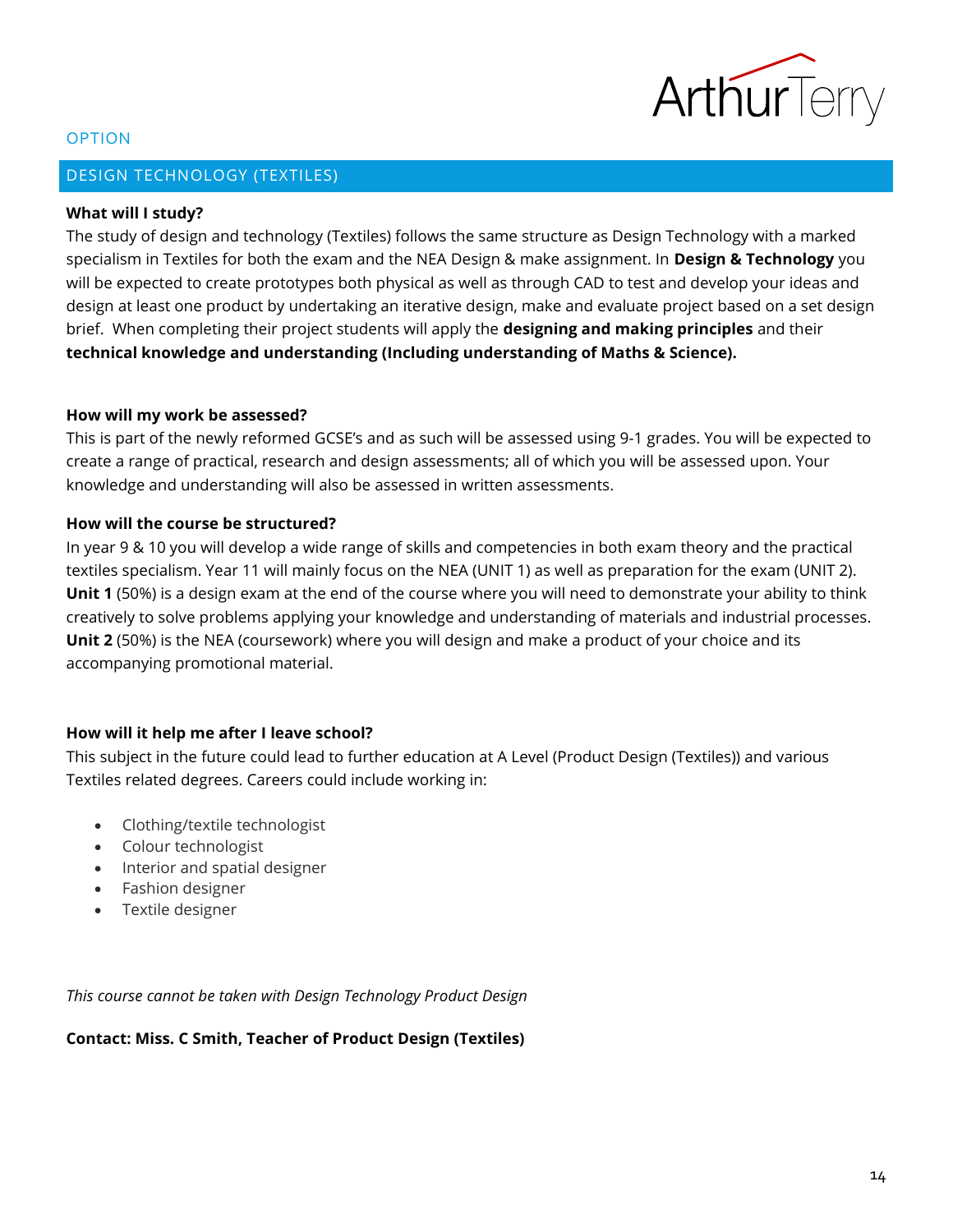

## <span id="page-14-0"></span>FOOD PREPARATION & NUTRITION

## **What will I study?**

GCSE Food Preparation and Nutrition educates students about the impact of eating well on their health and wellbeing. It supports them in planning, preparing, and cooking a variety of dishes which embed new skills as well as nutrition knowledge giving them the power to thrive independently.

The subject also nurtures creativity through the planning and preparation of their own choice of dishes at GCSE. Practical's focus on medium to high level practical cooking skills to ensure students develop a thorough range of skills to equip them to prepare an array of nutritious and aesthetically pleasing dishes.

At its heart, this qualification focuses on understanding of eating well for health, food provenance, sustainability, and the working characteristics of food materials.

#### **Who should take GCSE food?**

Anyone who is passionate about working with food. Anyone who regularly prepares food. Anyone who enjoys being creative with food. Anyone with a keen interest in nutrition and health.

## **Questions you must ask yourself if you are considering the Food Preparation and Nutrition course:**

Are you prepared to purchase, and bring into school, ingredients? Are you willing to collect prepared products at the end of the day? Are you prepared to undertake written coursework and food practical exams?

#### **What is the course structure?**

This course follows the AQA syllabus and is made up of 50% exam, at the end of year 11, and 50% coursework. Coursework is completed during lesson time.

Assessment is made up of:

| Non Exam Assessment 1 (15%)<br>Written Exam (50%)<br>Non Exam Assessment 2 (35%) |
|----------------------------------------------------------------------------------|
|----------------------------------------------------------------------------------|

The syllabus is divided into 6 main areas:

| 1) Food       | $(2)$ Food,          | 3) Food        | 4) Food Provenance,  | 5) Hygiene and | 6) Food Choice |
|---------------|----------------------|----------------|----------------------|----------------|----------------|
| Preparation   | $\mid$ Nutrition and | <b>Science</b> | sustainability, and  | Safety         |                |
| <b>Skills</b> | Health               |                | environmental issues |                |                |

## **How will this help me in future?**

This subject in the future could lead to further education opportunities and such as food related degrees. Careers could include working in:

- Enforcement agencies such as Environmental Health, Trading Standards and Food Safety
- Product Development and Manufacture incorporating quality control and new product trialing
- Food Science and Microbiology
- Hospitality, Catering and Retail
- Dietetics, Food and Nutrition, Sports Nutrition

## **Contact: Jill Patterson, Subject Leader for Food Preparation and Nutrition**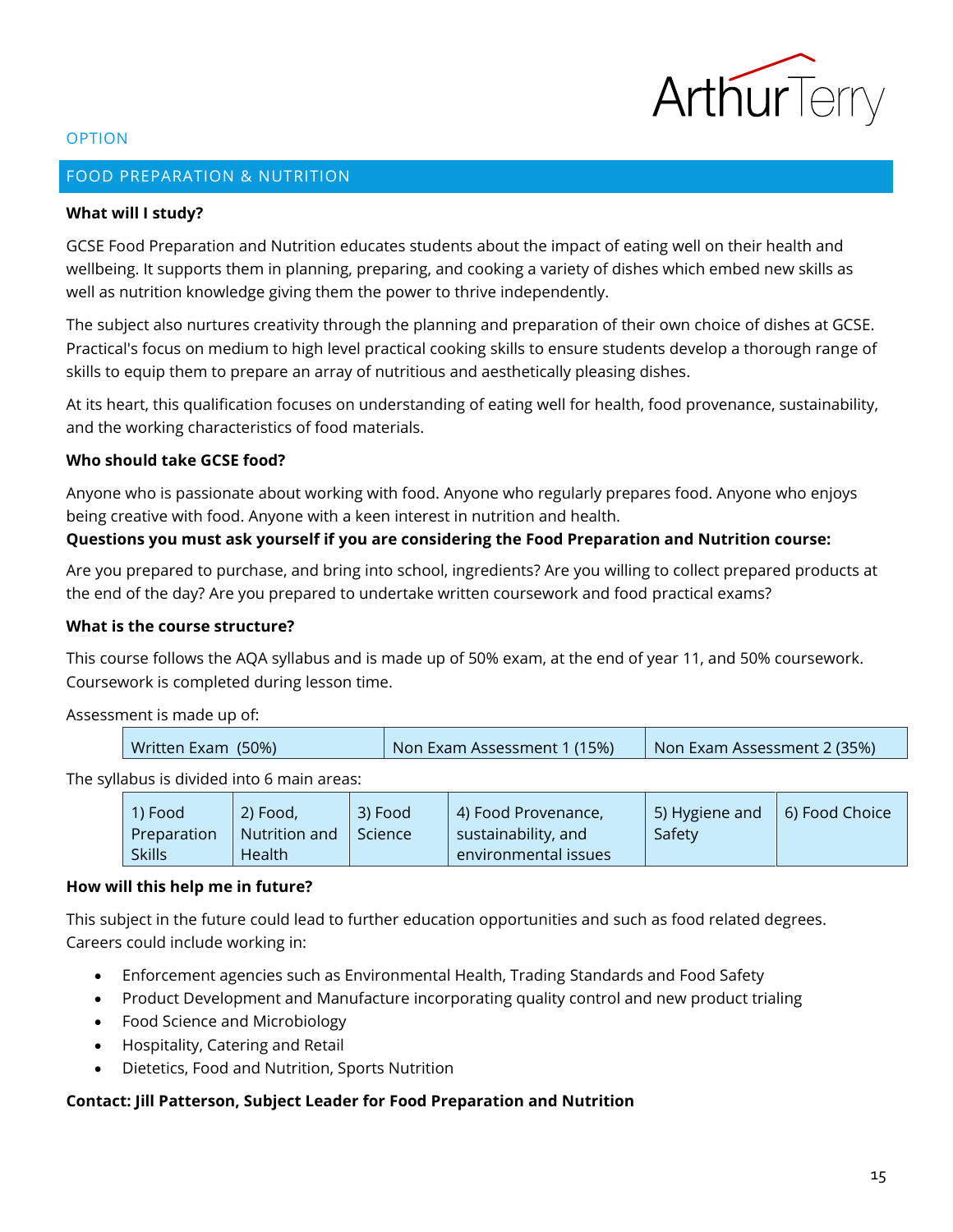

#### <span id="page-15-0"></span>GEOGRAPHY

Our aim is to give you the knowledge and geographical skills to gain an understanding of the complexities of the modern world.

If you want to know why 20% of the world's population own 80% of the world's wealth, why wildfires are becoming more common, when oil will run out, what is happening to Antarctica and the answers to hundreds of other topical, relevant questions choose Geography!

Rather than focusing exclusively on the many problems we face in the 21<sup>st</sup> century, GCSE Geography will provide you with an understanding of how these issues can be tackled and conflicts resolved.

As well as learning to use maps you will develop your ICT, literacy, numeracy, communication and presentation skills. You will learn to analyse data, identify bias, form and express informed decisions about contemporary issues and improve your decision-making skills.

## **What work will I be expected to produce?**

Students will be studying the AQA GCSE Geography specification and will study the following units:

The challenge of natural hazards, the living world (tropical rainforest and cold environment options), physical landscapes in the UK (rivers and coasts options), challenges in the human environment, urban issues and challenges, the changing economic world and the challenge of resource management

Students will complete two local fieldwork investigations (one physical, and one human geography):

Has the regeneration of the Brindley Place area been successful?

How does the Quinny Brook change downstream?

There are three examinations at the end of Year 11:

Paper 1: Living with the physical environment (1½ hours, 35% of the GCSE marks)

Paper 2: Challenges in the human environment (1½ hours, 35% of the GCSE marks)

Paper 3 Geographical applications (1¼ hours, 30% of the GCSE marks); this paper examines the ability of students to evaluate a geographical issue, their knowledge of their two local fieldwork investigations, and their geographical skills (fieldwork, map, graphical and statistical).

## **Contact: Mr. Napper, Subject Leader for Geography**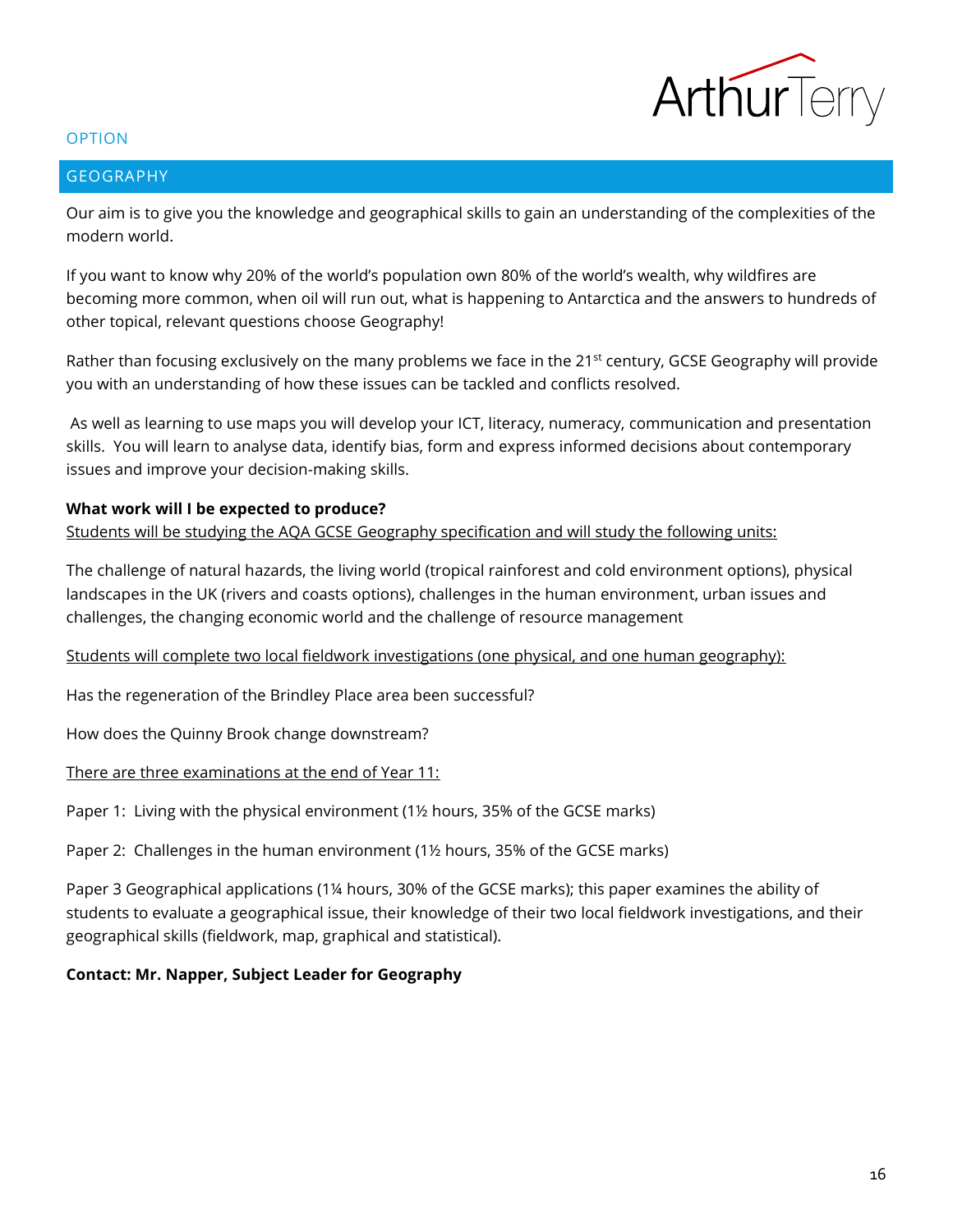

## <span id="page-16-0"></span>HEALTH & SOCIAL CARE (LEVEL 2 BTEC)

## **Course Rationale**

The Edexcel BTEC Level 2 Tech Award in Health and Social Care has been developed to provide an engaging introduction to the sector for learners aged 14 years and above. The course is ideal for anybody seeking to pursue a career within the health and social care sector or develop their understanding further.

The course aims to:

- Give learners the opportunity to gain a broad understanding and knowledge of the health and social care sector.
- Give learners the opportunity to develop a range of personal skills and techniques, through the selection of units that are essential for successful performance in working life.
- Give opportunities for learners to achieve a nationally recognised level 1/level 2 health and social care qualification.

## **Course Outline**

Students will have to complete **three** core mandatory units. 60% of the course is internally assessed with assignments, the remaining 40% is assessed externally in a written examination at the end of year 11. Students will gain an insight into various sectors, investigating the role of many practitioners and the care given. There is also a detailed insight into specific needs of individuals ranging from birth to later adulthood. This is an ideal course for those interested in pursuing a career working with others or for anyone that is interested in further their knowledge of Health and Social Care.

**Overall Grading**: Pass, Merit or Distinction, Unclassified.

| Component 1 | <b>Human Lifespan Development</b>      | Assessed Internally- Coursework |
|-------------|----------------------------------------|---------------------------------|
| Component 2 | <b>Health and Social Care Services</b> | Assessed Internally- Coursework |
|             | and Values                             |                                 |
| Component 3 | <b>Health and Wellbeing</b>            | Assessed Externally- Written    |
|             |                                        | Examination                     |

**Contact: Mrs N Burton and Mrs Coombs, Faculty Leaders for Social Sciences**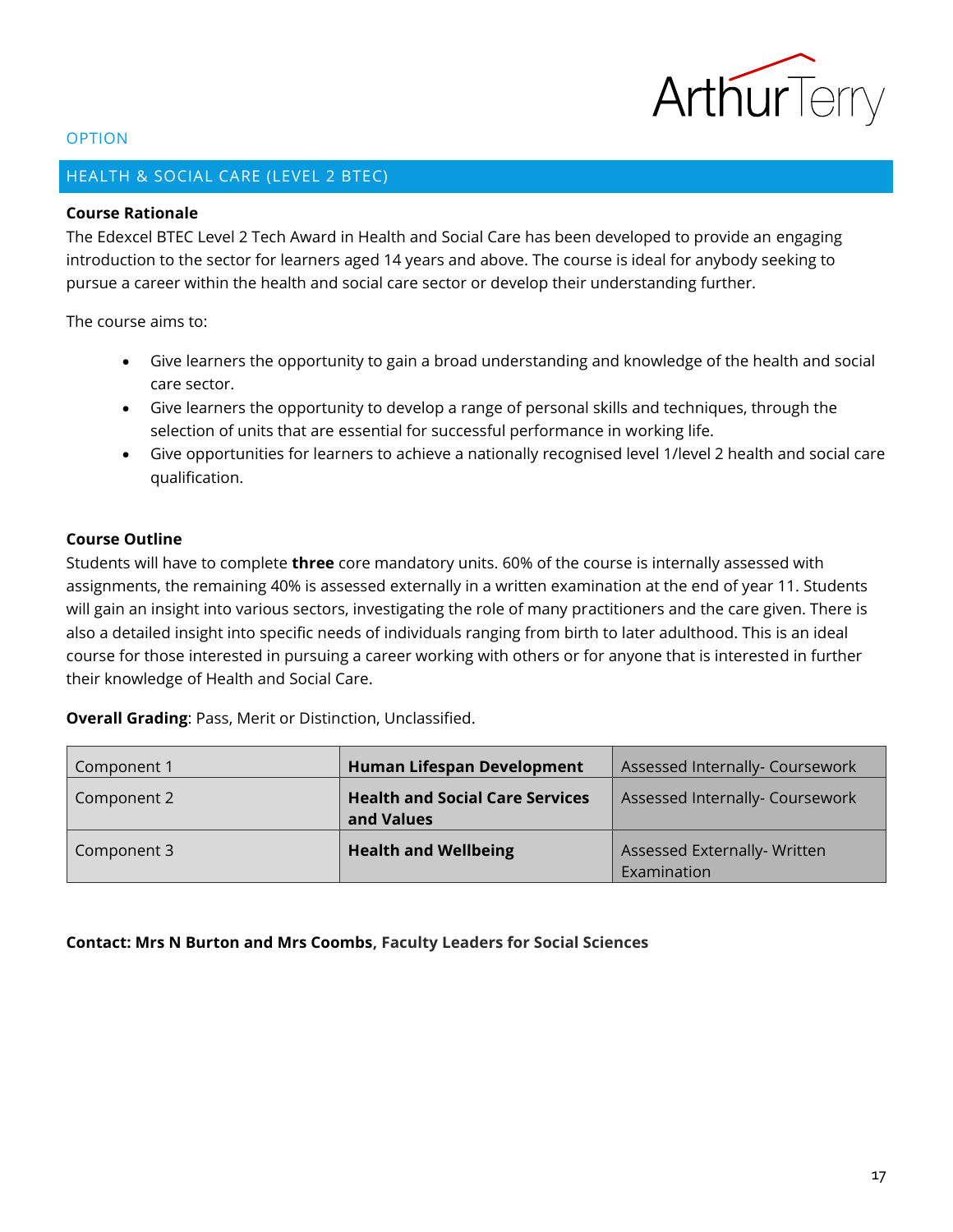

## <span id="page-17-0"></span>**HISTORY**

History surrounds us constantly, the phrases we use, language we speak and the communities we live in are all part of the rich tapestry of British History. The importance and esteem that History is held has made it a facilitating EBACC subject and the Russell group also considers History as one of the qualifications that is most credible to universities throughout the United Kingdom. The examination board's programmes of study include diverse and exciting topics. We get to study a wide breadth of History as three eras of history must be studied:

- Medieval (500 1500)
- Early modern (1450 750)
- Modern (1700 present)

At least 40 % of this will be British History and we will cover the following elements:

- A thematic study over time- Health and the people, where we investigate key developments in medicine from c1000 to present day. We look at why people drilled holes in skulls, the impact of the Black Death and how the NHS was created, to mention just a few fascinating topics.
- A period study of at least 50 years- Germany, 1890–1945: Democracy and dictatorship. This period study focuses on the development of Germany during a turbulent half century of change. It was a period of democracy and dictatorship – we will investigate the rise and fall of Nazism.
- One wider world depth study- Conflict and tension 1894-1918, where we learn all about the causes, nature and conclusion of WW1. We will investigate the causes of the First World War, trench warfare and why so many men joined the war, risking their lives.
- A study of a historical environment- Elizabethan England, here we investigate the fascinating years of Elizabeth's reign. We will investigate why she never married, the threats to her life she faced and how she managed to defeat the powerful Spanish, to name just a few of the interesting issues.

The assessment of this course will be 100% examination at the end of Year 11.

The skills developed are relevant in a wide range of jobs such as law, finance, journalism and politics.

The History Team are hugely excited by the wide ranging and interesting periods of History on offer. Please feel free to drop into the History department at any time to find out more.

## **Contact: Mrs Davis, Subject Leader for History**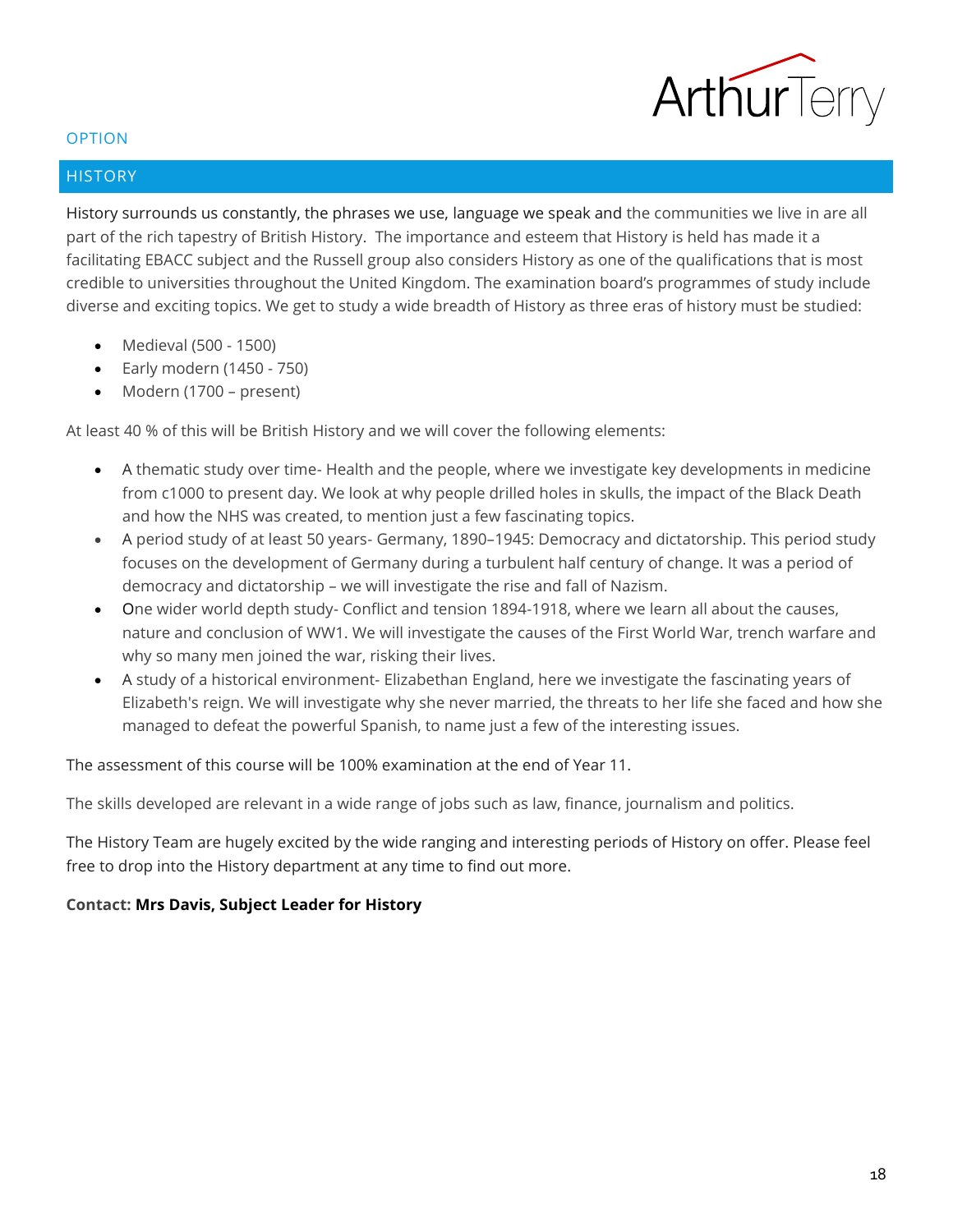

#### <span id="page-18-0"></span>IMEDIA

iMedia equips students with the wide range of knowledge and skills needed to work in the creative digital media sector. They start at pre-production and develop their skills through practical assignments as they create final multimedia products.

We study the Cambridge National in Creative iMedia specification. This qualification assesses the application of creative media skills through their practical use. The 'hands on' approach that will be required for learning has strong relevance to the way young people use the technology required in creative media.

The course is split into theory and practical components, with a bias towards the practical elements of media.

The course currently uses the following structure for assessment (each unit is equally weighted):

- Unit 1: Creative iMedia in the media industry Written Exam (40%)
	- $\circ$  In this unit you will learn about the media industry, digital media products, how they are planned, and the media codes which are used to convey meaning, create impact and engage audiences. Topics include: The media industry, Factors influencing product design, Pre-production planning and Distribution considerations.
- Unit 2 Visual identity and digital graphics Practical Assignment (30%)
	- $\circ$  In this unit you will learn to how to develop visual identities for clients and use the concepts of graphic design to create original digital graphics to engage target audiences. Topics include: Developing visual identity, Planning digital graphics for products and Creating visual identity and digital graphics.
- Unit 3 Animation and audio Practical Assignment (30%)
	- $\circ$  In this unit you will learn how to plan, create and review animation with an audio soundtrack. Topics include: Planning animation with audio, Creating animation with audio and Reviewing animation with audio.

Students undertaking iMedia enjoy creative subjects such as Art. They have an interest in understanding how the media industry works and how technology is used to create image, videos and animations.

## **Contact: Mr. Tracey, KS4 Lead for Computing**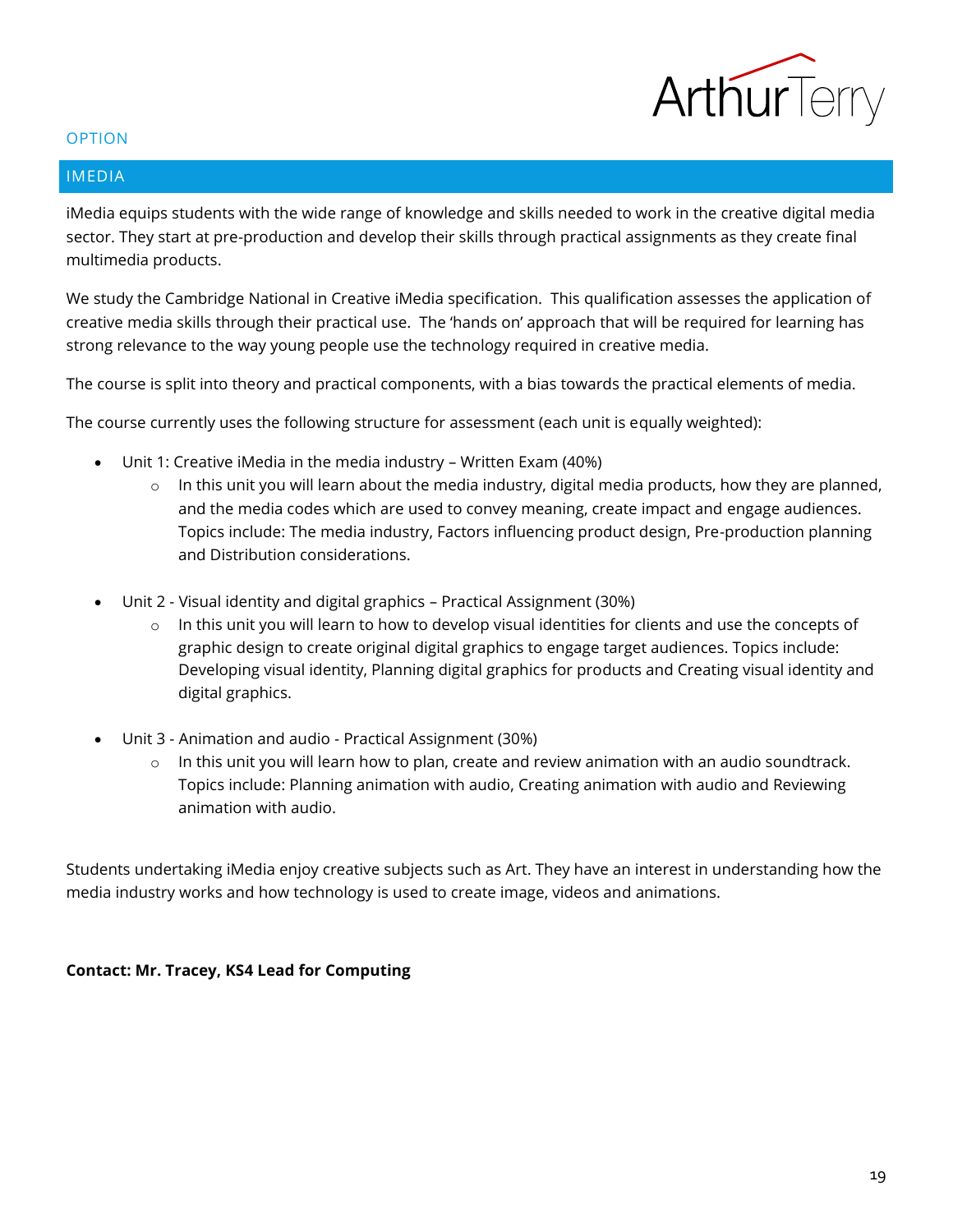

## <span id="page-19-0"></span>MODERN FOREIGN LANGUAGES

#### **Why study a language?**

- 75% of the world's population do not speak English at all. The ability to communicate in a Modern Foreign Language is widely recognised as an essential skill in education and business.
- Language GCSEs provide you with a range of transferrable skills which are invaluable for further study.
- Language GCSEs give you an opportunity to learn about other people, countries and cultures.
- Learning a language enriches travel experiences.
- Learning one language makes it easier to learn other languages.
- British businesses need employees with language skills, 77% of British exporters lose money due to lack of language skills.

This subject in the future could lead to exciting opportunities at home or abroad, professionally or personally, in a wide variety of contexts. Those with language qualifications, regardless of level are highly sought after and language studies blend seamlessly with the vast majority of higher education courses.

## **How will I be assessed?**

French and Spanish follow the same assessment structure. You will be assessed in the four key language skills: Listening, Reading, Speaking, Writing (25% each), via terminal examinations at the end of year 11

#### **French**

## Parlez-vous français ?

French is spoken by about 110 million people as a first language and by 190 million as a second language. There are significant numbers of French speakers in 57 countries. French is the official language of the European Union therefore an ability to speak French is extremely desirable amongst employers.

## **Spanish**

#### ¿Habla español?

Spanish is one of the most useful languages to speak due to the sheer number of Spanish speakers worldwide. It is an official language on four continents and is the mother tongue in 21 countries. Furthermore, 350 million people speak Spanish as a native language. As a result, the ability to speak Spanish is a huge benefit in the world of business as well as when travelling abroad.

Students need to have previously studied their chosen language in order to study it to GCSE level. A Block have studied Spanish. B Block have studied French.

Some students may qualify to study two languages if they have completed additional extra-curricular study or are native speakers. Please speak to Miss Franklin in the first instance if this is something you wish to pursue and meet these requirements.

## **Contact: Miss Franklin, Modern Foreign Languages Faculty Leader**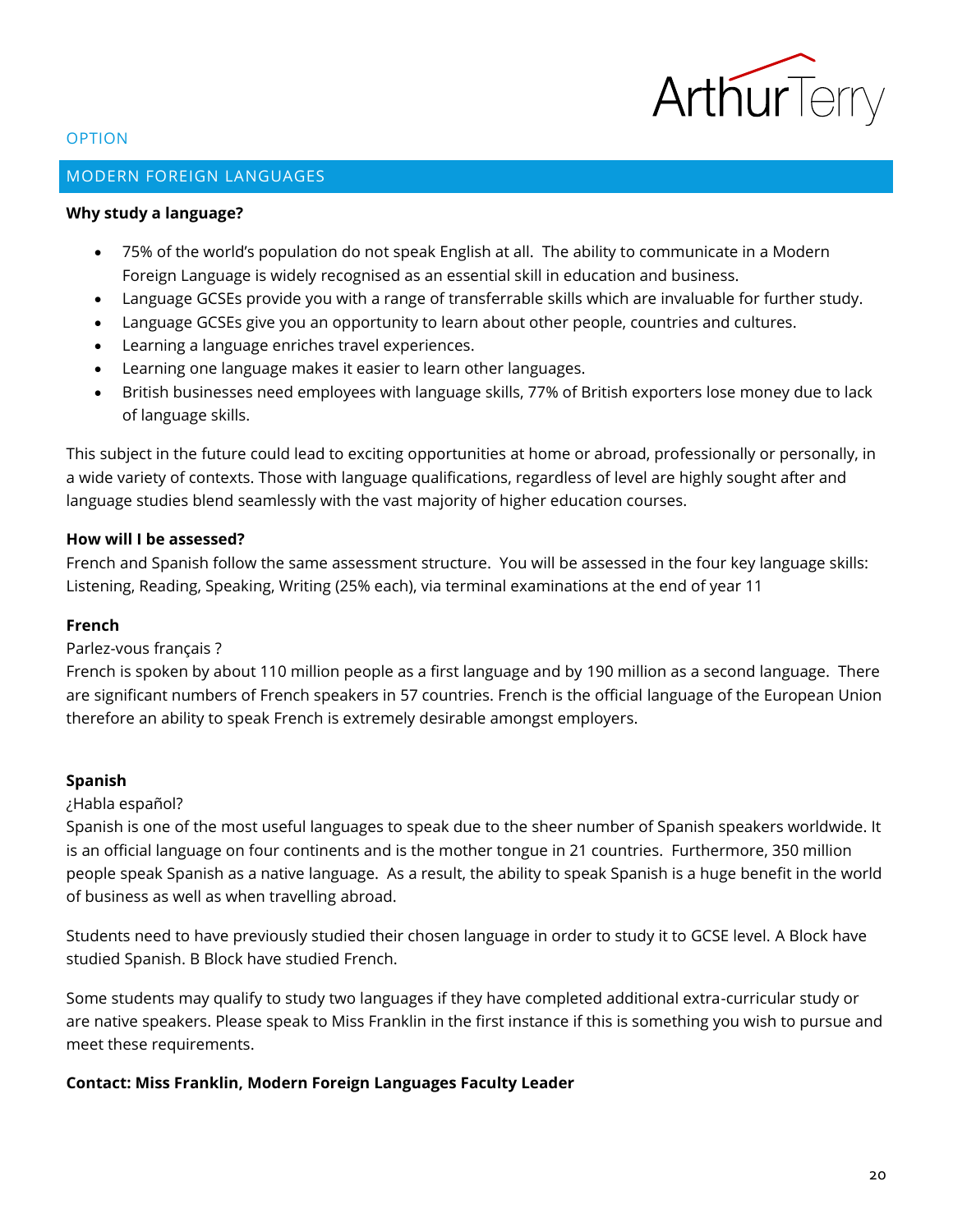

#### <span id="page-20-0"></span>MUSIC (RSL LEVEL 2 CERTIFICATE IN PERFORMANCE FOR MUSIC PRACTITIONERS)

## **What is a level 2 qualification?**

The RSL certificate is a level 2 qualification, so carries the same weight as a GCSE. The course is fully approved by Ofqual in recognition of its content and level of assessment. This means the qualification is equivalent to a GCSE and will be recognised by most higher establishments such as sixth forms, colleges, universities, apprenticeships and future employers. The qualification also links to the RSL Level 3 subsidiary diploma in performance currently being offered at Arthur Terry sixth form, which at A\* level equates to the equivalent of 1.5 A Levels.

### **What does the course include?**

The course is heavily influenced by the modern-day music industry, written by musicians for musicians. The modules studied throughout the course are:

## Live Performance (8 credits)

10 – 15-minute live stage performance to an audience based around a set brief. Controlled assessment which is externally marked by RSL

#### Composing Music (8 credits)

Students demonstrate their ability as a composer within a specific music style of their choice using Logic Pro X. Internally marked by department staff.

## Music Style Development (4 credits)

Students demonstrate their understanding of contemporary music styles. Internally marked by department staff.

#### **How will I be assessed?**

There is no written examination, the course is built upon coursework modules and providing evidence of meeting set learning outcomes, unlike most linear GCSE's. Students will earn credits for each module completed which will contribute to their overall grade of either (Pass, Merit, Distinction).

#### **Notes**

- All playing styles and instruments (including voice) are recognized on this course
- Students will complete this course within the Autumn term of Year 11 resulting in one less pressure during the exams period.
- The volume of work to be completed is similar to a GCSE meaning expectations are the same.
- Students will need to be able to either play an instrument or sing in order to access this course, however, there is no minimum ability requirement.

#### **Contact: Mr D Loffman, Music Teacher**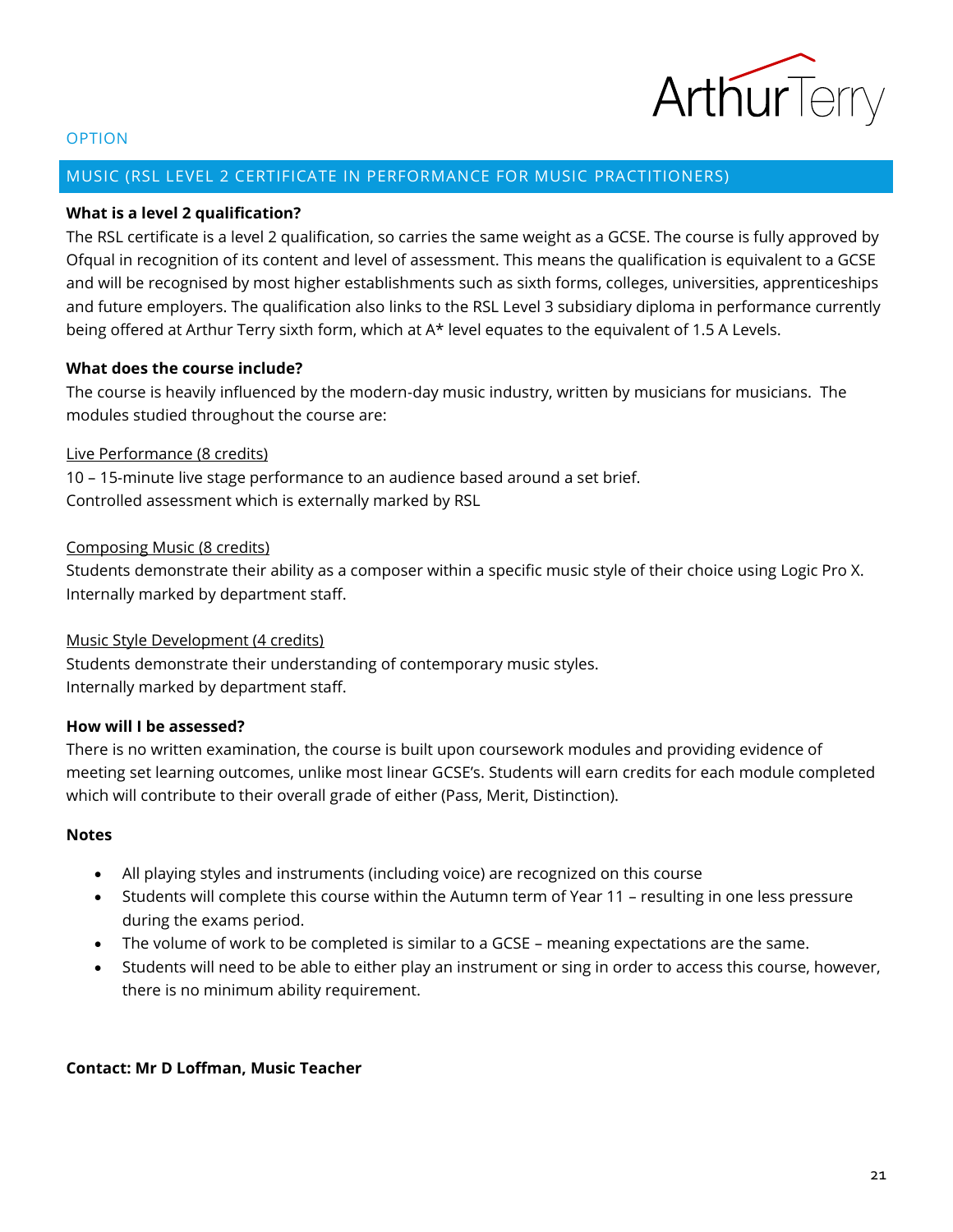

## <span id="page-21-0"></span>SPORT (BTEC LEVEL 2)

The BTEC Level 2 - Tech Award in Sport is a Level 2 qualification. The course is fully approved by Ofqual in recognition of its content and level of assessment, which means it is equivalent to a GCSE and will be recognised as such by sixth form centres, colleges, apprenticeships and future employers.

#### **What does the course entail?**

The course involves three components that are all underpinned by theoretical study and research into different aspects of sport and fitness. The units and how they are assessed are outlined below:

## • **Component 1: Preparing participants to take part in sport and physical activity**

- *A. Explore types and provision of sport and physical activity for different types of participants.*
- *B. Examine equipment and technology required for participants to use when taking part in sport.*
- *C. Adapting a warm-up for different categories of participants and different types of physical activity.*

Internally assessed assignment (written and leadership practical); also subject to external moderation

## • **Component 2: Taking part and improving other participants sporting performance**

- *A. Understand how different components of fitness are used in different physical activities.*
- *B. Be able to participate in sport and understand the roles and responsibilities of officials.*
- *C. Demonstrate ways to improve participants sporting techniques.*

Internally assessed assignment (written and practical); also subject to external moderation

- **Component 3: Developing fitness to improve other participants performance in sport and physical activity**
	- *A. Explore the importance of fitness for sports performance.*
	- *B. Investigate fitness testing to determine fitness levels.*
	- *C. Investigate different fitness test results.*
	- *D. Investigate fitness programming to improve fitness and sport performance.*

An External Written Examination Pape*r* – 1 hour and 30 minutes worth 60 marks

## **Structure of the Course in summary:**

Students will study each component in order; completing the respective assignment tasks / written exam during each year of the KS4 pathway. 5 hours of BTEC Sport Lessons will be delivered every fortnight; all of which will be predominantly classroom-based lessons, with some practical lessons to develop leadership skills.

## **Some questions you must ask yourself if you are considering the BTEC L2 – Tech Award in Sport course are:**

- *Will I be committed to studying a wide range of theoretical topics related to sport and fitness? E.G. Learning about the rules and regulations; technology; training methods; and so on…*
- Will I be confident and motivated to plan and deliver a practical session for other students to engage in?

## **Where can this subject take me?**

- Onto a range of post 16 courses related to sport and PE; including BTEC L3 that is offered here at AT!
- Opportunities to pursue higher levels of study at university in areas such as sport and exercise sciences!
- To a range of jobs within the sports and leisure industry; including physiotherapy, PE teaching, coaching; fitness instruction; personal training and many more!

## **Contact: Miss Rafter, Subject Leader for Examination PE**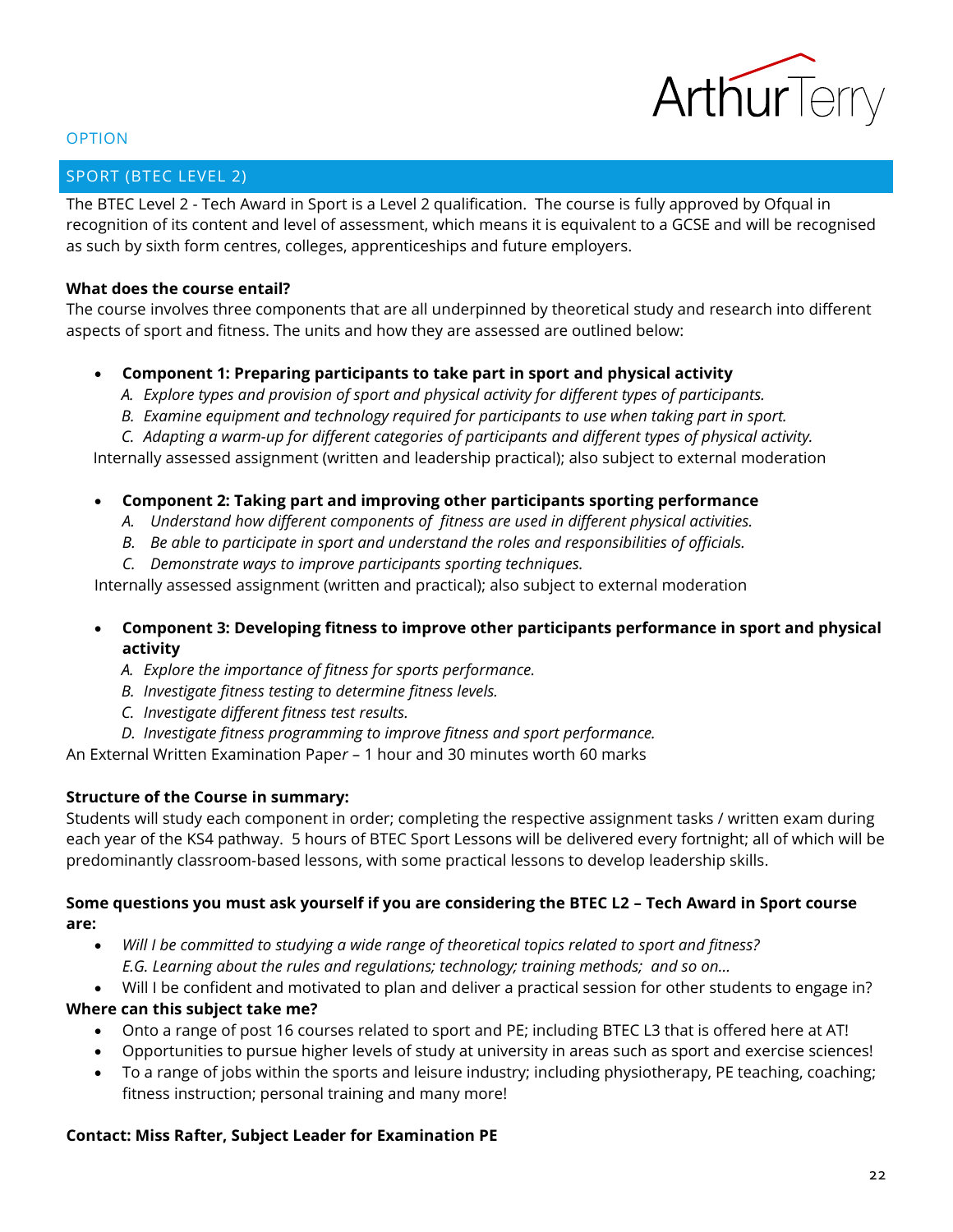

## COMPULSORY CORE SUBJECT

## <span id="page-22-0"></span>ENGLISH LANGUAGE

#### **Paper 1: Explorations in creative reading and writing**

**How it's assessed:** 1 hour 45 minutes written exam (80 marks; 50% of GCSE).

#### **Section A:**

**Reading**: one literature focused fiction text.

Students will be given an extract from a literature fiction text in order to consider how established writers use narrative and descriptive techniques to capture the interest of readers (Y11).

## **Section B**

**Writing**: descriptive or narrative focused writing

Students will write their own creative text, inspired by the topic that they have responded to in section A to demonstrate their narrative and descriptive skills in response to a written prompt, scenario or visual image (Y9 and Y10).

#### **Paper 2: Writers' viewpoints and perspectives**

**How it's assessed:** 1 hour 45 minutes written exam (80 marks; 50% of GCSE).

## **Section A**

**Reading:** one non-fiction text and one literary non-fiction text.

Students will read two linked sources from different time periods and genres in order to consider how each presents a perspective or viewpoint to influence the reader (Spoken language topical response: Y9, 19<sup>th</sup> Century: Y10).

## **Section B**

**Writing:** writing to present a viewpoint.

Students will produce a written text to a specified audience, purpose and form in which they give their own perspective on the theme that has been introduced to them in section A (Spoken language topical response: Y9; 19<sup>th</sup> century text stimulus: Y10).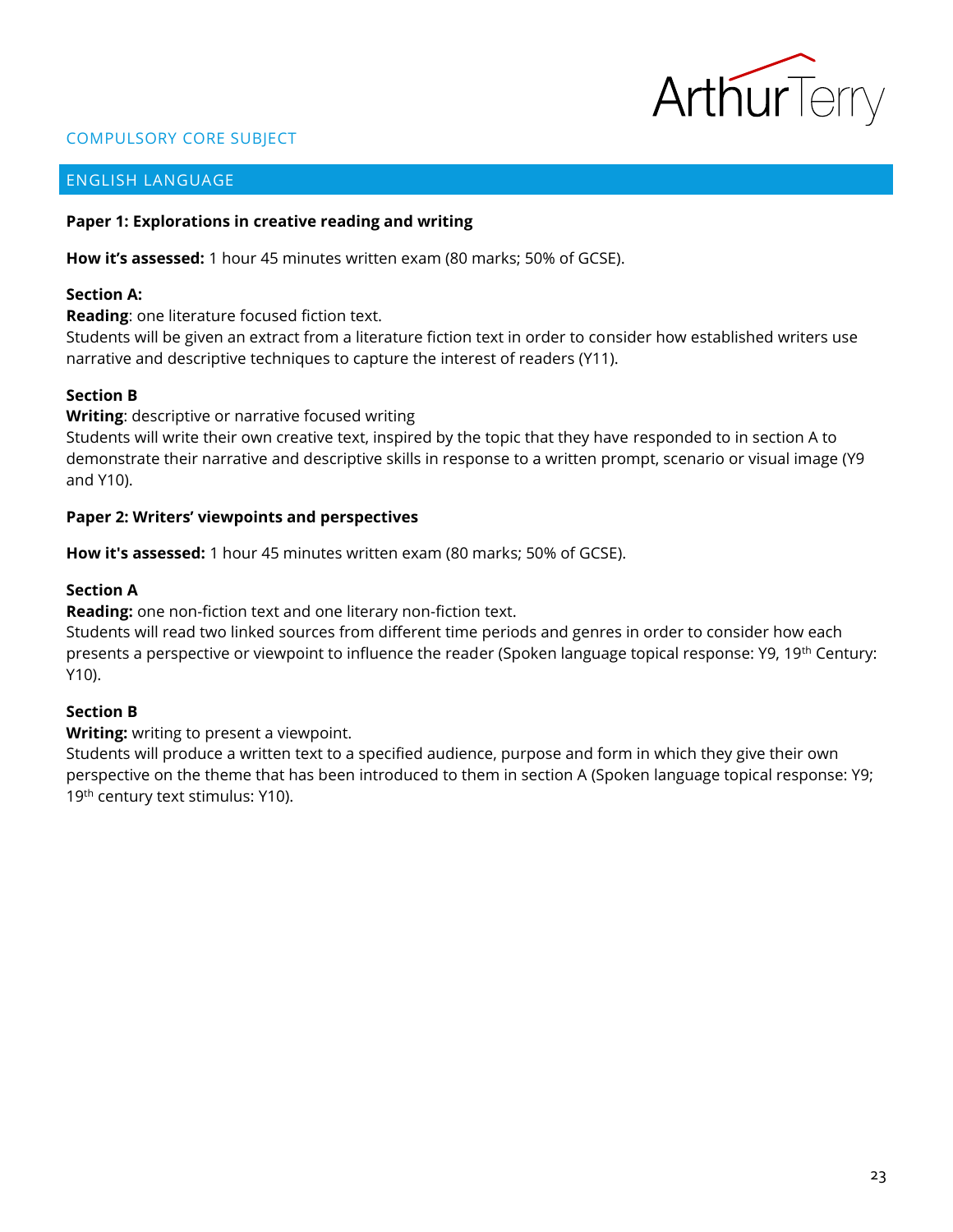

## COMPULSORY CORE SUBJECT

## <span id="page-23-0"></span>ENGLISH LITERATURE

## **Paper 1: Shakespeare and the 19th century novel**

**How it's assessed**: 1 hour 45 minute written exam (64 marks; 40% of GCSE).

#### **Section A**

**Shakespeare:** students will answer one question on the play of choice:

- Othello (Y9)
- Macbeth (Y11)

## **Section B**

**The 19th-century novel:** students will answer one question on the novel of choice.

- Great Expectations (Y9)
- A Christmas Carol (Y10)

#### **Paper 2: Modern texts and poetry**

**How it's assessed**: 2 hour 15 minute written exam (96 marks; 60% of GCSE).

#### **Section A**

**Modern texts:** students will answer one essay question from a choice of two on their studied text (An Inspector Calls: Y10).

#### **Section B**

**Poetry:** for their exam, students will study one cluster of poems taken from the AQA poetry anthology, *Poems Past and Present*. The poems are all written between 1789 and the present day.

Students will answer one comparative question on one named poem and one other poem from their chosen anthology cluster (disturbed minds poetry: Y9; power and conflict anthology: Y10).

## **Section C**

**Unseen poetry:** students will answer one question on each of two unseen poems and one comparative question (Y11).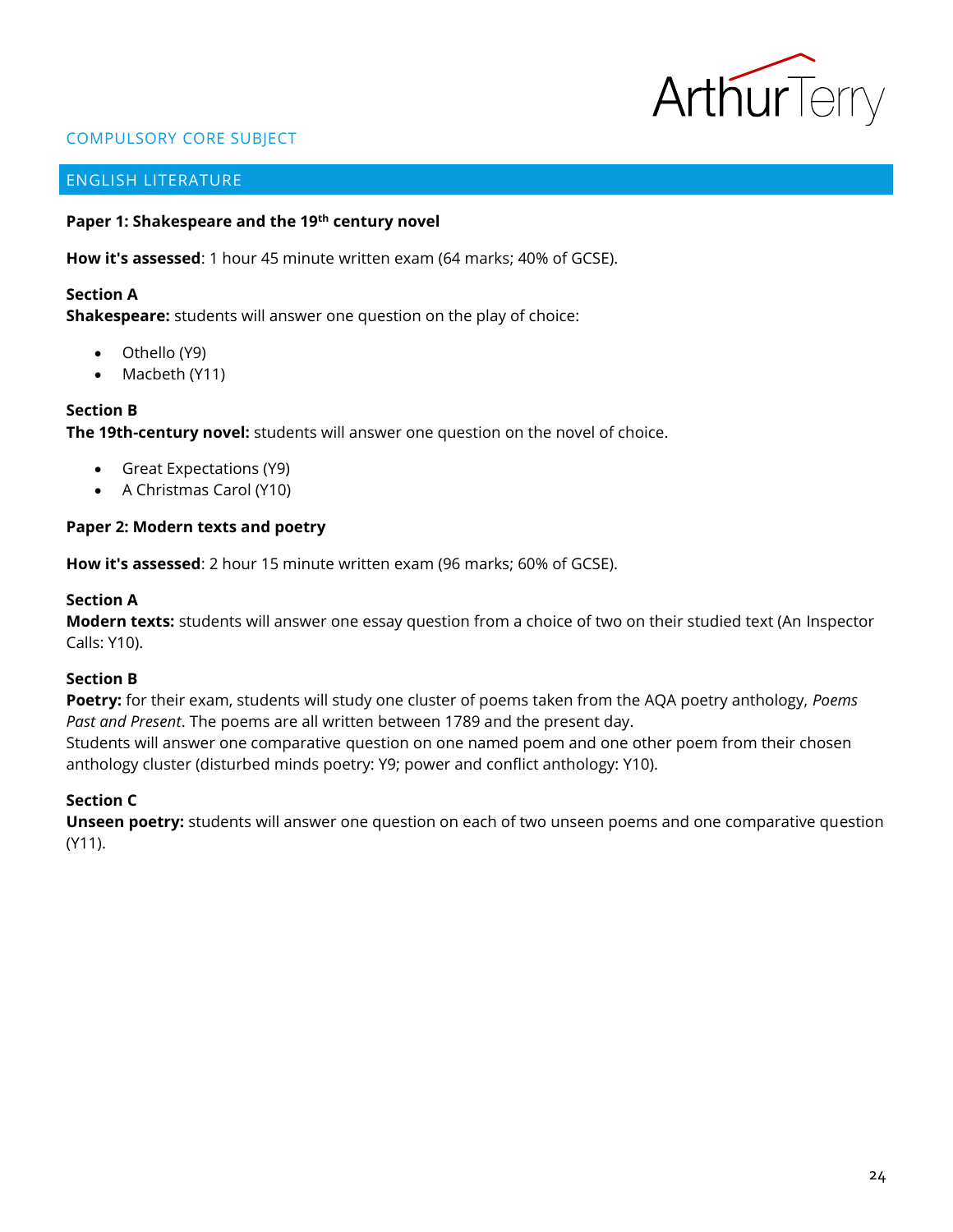

## COMPULSORY CORE SUBJECT

## <span id="page-24-0"></span>MATHEMATICS

Within each year students follow slightly different pathways dependent on what set they are in.

## **Year 9**

| <b>Sets 1-3</b>                                                                                      | <b>Sets 4-6</b>                                                 |  |
|------------------------------------------------------------------------------------------------------|-----------------------------------------------------------------|--|
| Calculate with roots and integer indices                                                             | Apply the four operations with negative numbers                 |  |
| Manipulate algebraic expressions by expanding the                                                    | Convert numbers into standard form and vice versa               |  |
| product of two binomials                                                                             | Apply the multiplication, division and power laws of<br>indices |  |
| Manipulate algebraic expressions by factorising a<br>quadratic expression of the form $x^2 + bx + c$ | Convert between terminating decimals and fractions              |  |
| Understand and use the gradient of a straight line to                                                | Find a relevant multiplier when solving problems                |  |
| solve problems                                                                                       | involving proportion                                            |  |
| Solve two linear simultaneous equations algebraically<br>and graphically                             | Solve problems involving percentage change,                     |  |
| Plot and interpret graphs of quadratic functions                                                     | including original value problems                               |  |
| Change freely between compound units                                                                 | Factorise an expression by taking out common factors            |  |
| Use ruler and compass methods to construct the                                                       | Change the subject of a formula when two steps are<br>required  |  |
| perpendicular bisector of a line segment and to bisect<br>an angle                                   | Find and use the nth term for a linear sequence                 |  |
| Solve problems involving similar shapes                                                              | Solve linear equations with unknowns on both sides              |  |
| Calculate exactly with multiples of $\pi$                                                            | Plot and interpret graphs of linear functions                   |  |
| Apply Pythagoras' Theorem in two dimensions                                                          | Apply the formulae for circumference and area of a<br>circle    |  |
| Use geometrical reasoning to construct simple proofs                                                 | Calculate theoretical probabilities for single events           |  |
| Use tree diagrams to list outcomes                                                                   |                                                                 |  |
|                                                                                                      |                                                                 |  |
|                                                                                                      |                                                                 |  |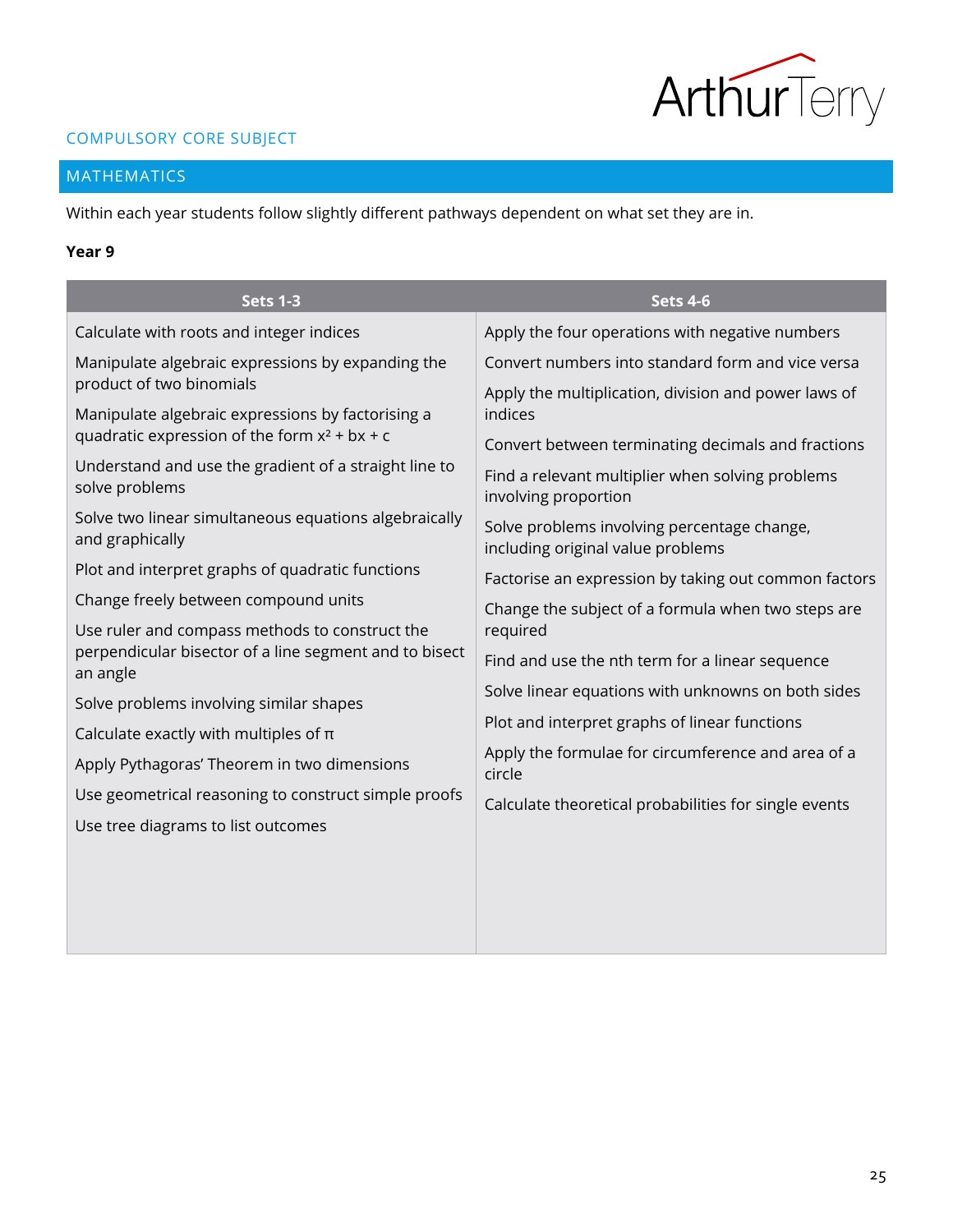

| . .<br>۰,<br>M. |  |
|-----------------|--|
|-----------------|--|

| <b>Sets 1-3</b>                                                                                       | <b>Sets 4-6</b>                                                                                                      |
|-------------------------------------------------------------------------------------------------------|----------------------------------------------------------------------------------------------------------------------|
| Manipulate fractional and negative indices                                                            | Calculate with roots and integer indices                                                                             |
| Solve problems involving direct and inverse<br>proportion                                             | Manipulate algebraic expressions by expanding the<br>product of two binomials                                        |
| Convert between recurring decimals and fractions                                                      | Manipulate algebraic expressions by factorising a                                                                    |
| Solve equations using iterative methods                                                               | quadratic expression of the form $x^2 + bx + c$                                                                      |
| Manipulate algebraic expressions by factorising a<br>quadratic expression of the form $ax^2 + bx + c$ | Understand and use the gradient of a straight line to<br>solve problems                                              |
| Solve quadratic equations by factorising                                                              | Solve two linear simultaneous equations algebraically<br>and graphically                                             |
| Link graphs of quadratic functions to related<br>equations                                            | Plot and interpret graphs of quadratic functions                                                                     |
| Interpret a gradient as a rate of change                                                              | Change freely between compound units                                                                                 |
| Recognise and use the equation of a circle with centre<br>at the origin                               | Use ruler and compass methods to construct the<br>perpendicular bisector of a line segment and to bisect<br>an angle |
| Apply trigonometry in two dimensions                                                                  | Solve problems involving similar shapes                                                                              |
| Calculate volumes of spheres, cones and pyramids                                                      | Calculate exactly with multiples of $\pi$                                                                            |
| Understand and use vectors                                                                            |                                                                                                                      |
| Analyse data through measures of central tendency,                                                    | Apply Pythagoras' Theorem in two dimensions                                                                          |
| including quartiles                                                                                   | Use geometrical reasoning to construct simple proofs                                                                 |
|                                                                                                       | Use tree diagrams to list outcomes                                                                                   |

## **Year 11**

**Contract** 

Students follow a personalised pathway based on what topics need revisiting and will therefore change year to year.

They will then sit the following examinations at the end of year 11:

| <b>Foundation Level</b>             | <b>Higher Level</b>                 |
|-------------------------------------|-------------------------------------|
| Three Papers                        | Three Papers                        |
| Paper 1 Non- Calculator (1 ½ hours) | Paper 1 Non- Calculator (1 ½ hours) |
| Paper 2 Calculator (1 ½ hours)      | Paper 2 Calculator (1 1/2 hours)    |
| Paper 3 Calculator (1 ½ hours)      | Paper 3 Calculator (1 1/2 hours)    |
| Grades available: 5-1               | Grades available: 9-4               |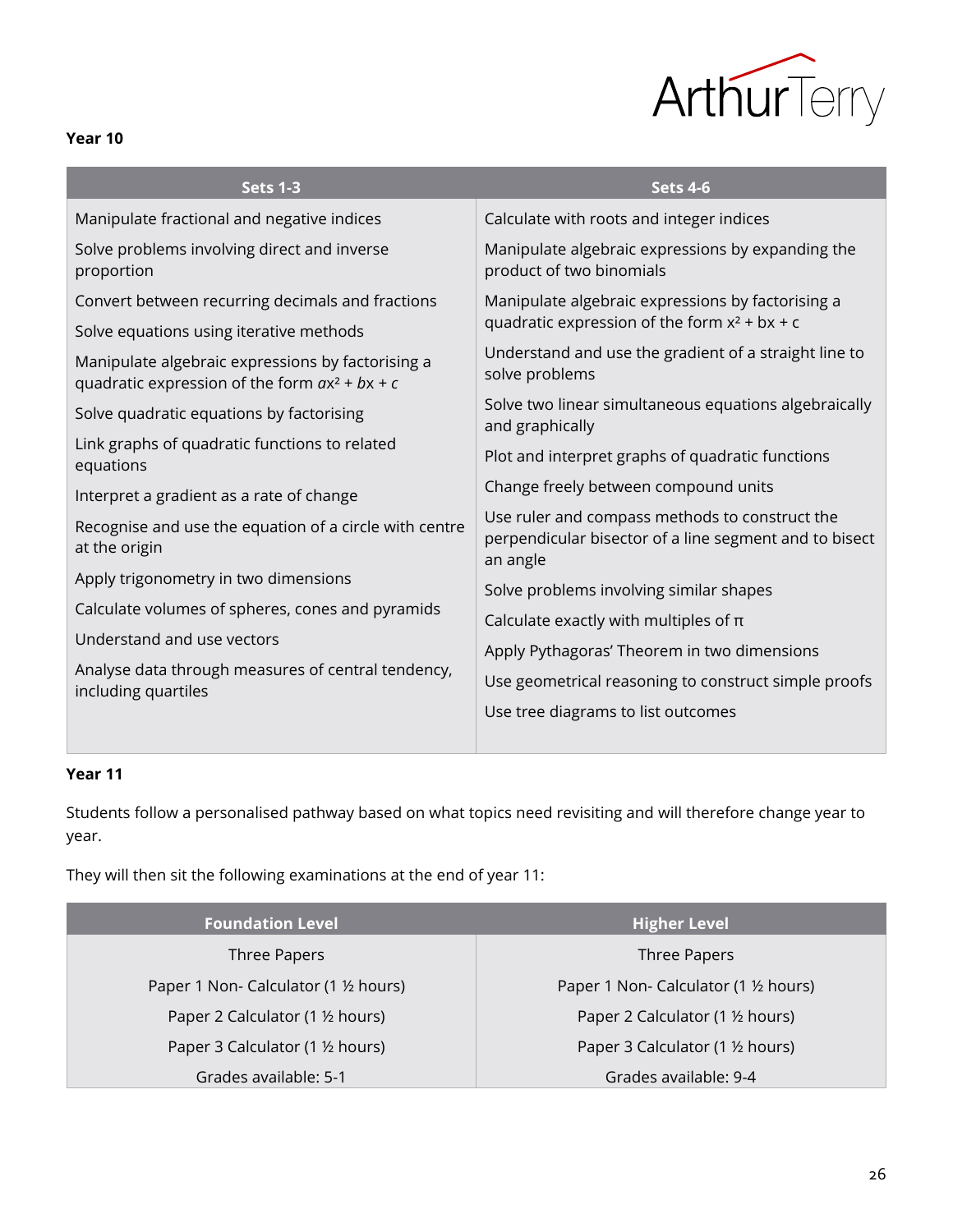

## CORE SUBJECT

## <span id="page-26-0"></span>RELIGIOUS STUDIES

*Throughout history, religion has expressed the deepest questions human beings can ask, and it has taken a central place in the lives of virtually all civilizations and cultures. Religion is powerful and persistent, and it shows no signs of disappearing. It provokes heartfelt commitment, eloquent expression, forthright action, and intense debate.* 

GCSE Religious Studies is compulsory for all students at The Arthur Terry School. It is studied from Year 9 until Year 11 following the AQA Religious Studies A specification 2016. Below is an outline of the course.

The GCSE assessment of this course will be 100% written examination in Year 11.

Paper 1 – The study of religions: belief, teachings and practices

- Buddhism
- Christianity

Paper 2 – Thematic Studies (*to include religious, ethical, philosophical and non-religious perspectives*)

- Religion and families
- Religion and Life
- Peace and Conflict
- Crime and Punishment

## **Contact: Mrs Shakeshaft, Subject Leader of Religious Education**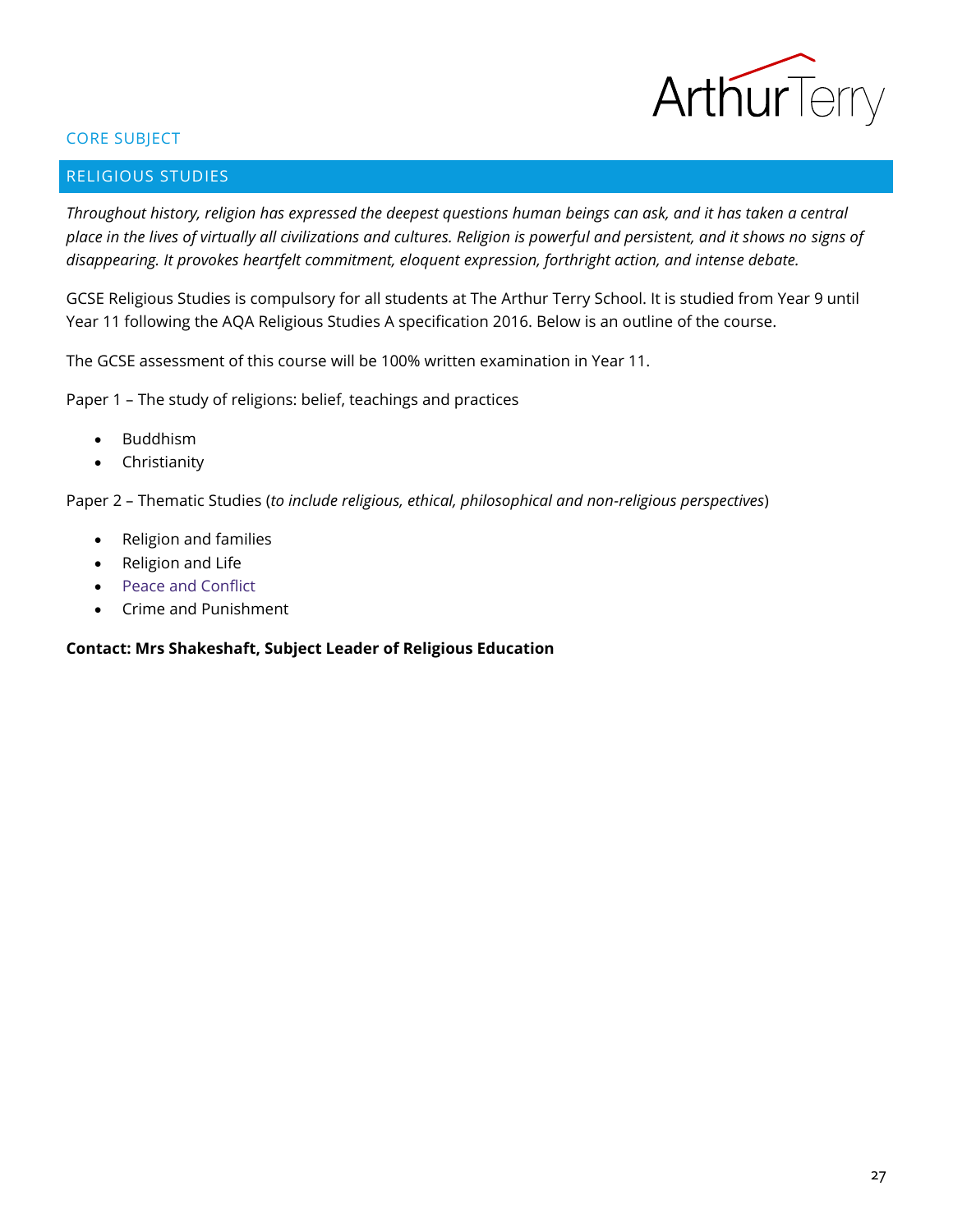

## COMPULSORY CORE SUBJECT/ OPTION SUBJECT

## <span id="page-27-0"></span>SCIENCE

All students will study Biology, Chemistry and Physics topics. The number and depth of these topics will depend on the pathway chosen. Both pathways allow for study of Science at A level and Post-16.

The Core Science pathway results in two GCSE qualifications in Science that include Biology, Chemistry and Physics topics. There are 2 exam papers in each subject, each of 75 minutes, and students receive a double grade based on the total marks achieved across all 6 papers.

The Separate Sciences pathway results in students achieving one GCSE in each area of Biology, Chemistry and Physics. There are 3 exam papers in each subject (1 hour 45 mins long) and students can achieve different grades in the different science subjects. This pathway is most suitable for students with a real passion for Science because students can only choose **one** other option subject if they choose this option.

Both courses involve extensive practical work including specific experiments that students are expected to have completed. Students will develop a range of investigative skills.

All exam papers are offered at Higher or Foundation Tier. The Higher paper gives access to grades 5 and above, the Foundation tier awards grades upto Grade 5. We use the assessments and lesson time in Year 10 to help identify the most appropriate tier for students to be entered for in Year 11.

Students follow the AQA specifications for Trilogy Science or Separate Sciences based on their option choice.

## **Science content**

| <b>Biology</b>                | <b>Chemistry</b>                    | <b>Physics</b>               |
|-------------------------------|-------------------------------------|------------------------------|
| 1. Cell biology               | 8. Atomic structure and the         | 18. Energy                   |
| 2. Organisation               | periodic table                      | 19. Electricity              |
| 3. Infection and response     | 9. Bonding, structure, and the      | 20. Particle model of matter |
| 4. Bioenergetics              | properties of matter                | 21. Atomic structure         |
| 5. Homeostasis and response   | 10. Quantitative chemistry          | 22. Forces                   |
| 6. Inheritance, variation and | 11. Chemical changes                | 23. Waves                    |
| evolution                     | 12. Energy changes                  | 24. Magnetism and            |
| 7. Ecology                    | 13. The rate and extent of chemical | electromagnetism             |
|                               | change                              |                              |
|                               | 14. Organic chemistry               |                              |
|                               | 15. Chemical analysis               |                              |
|                               | 16. Chemistry of the atmosphere     |                              |
|                               | 17. Using resources                 |                              |